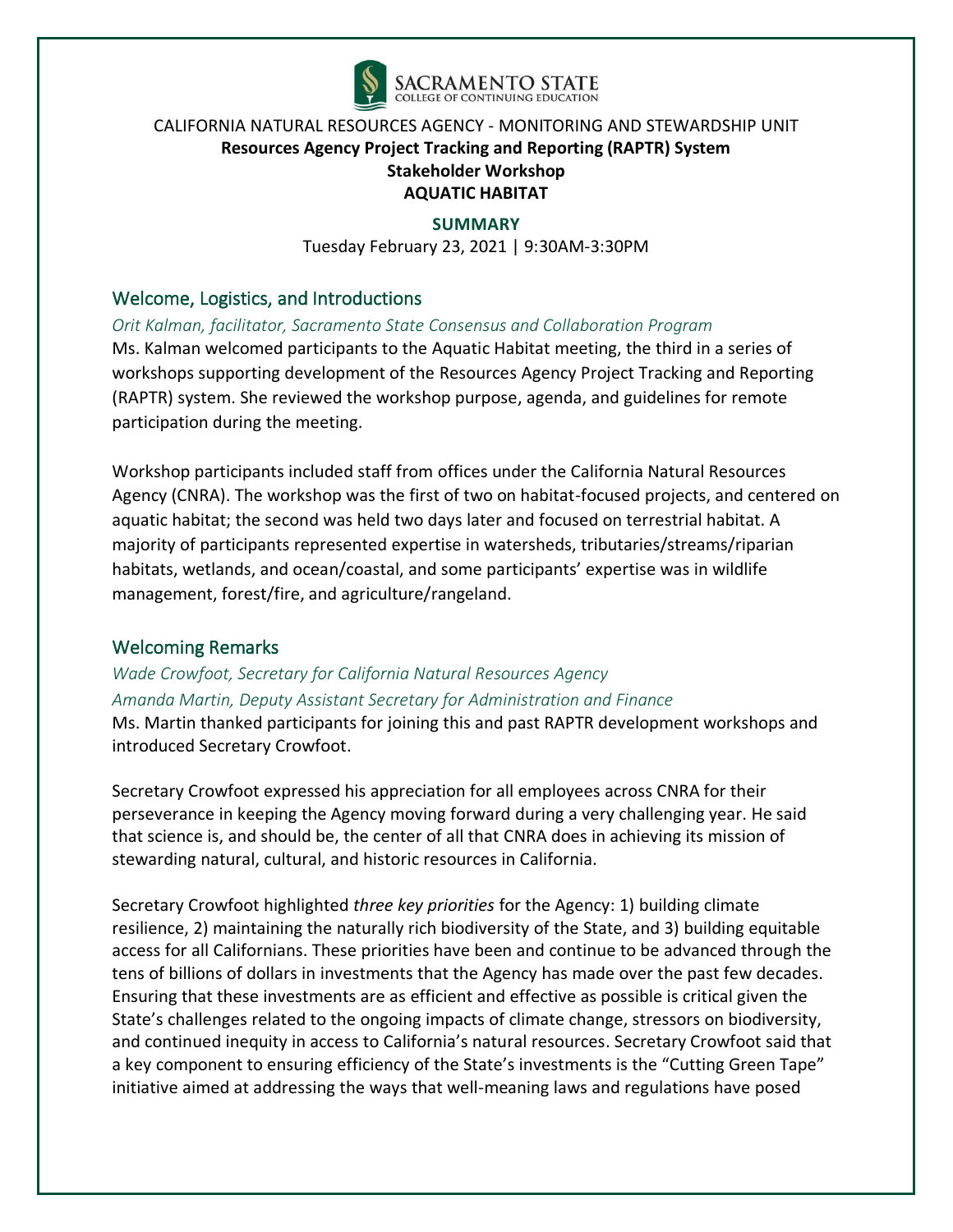

challenges to the implementation of conservation efforts across the State. He further noted that a third of many project budgets are currently dedicated to planning activities alone. He believes that a cornerstone of ensuring the effectiveness of the State's investments (many of which are one-time capital investments) is the creation of a mechanism through which the Agency could determine whether projects were meeting their intended long-term goals over time; and that the RAPTR system will likely be that mechanism.

Secretary Crowfoot shared the Japanese business philosophy of *kaizen*, which is a commitment to continuous improvement of functions and involvement of all employees at every level in that improvement. He said this philosophy applies to all the Agency's work: not simply making investments but ensuring that their effectiveness is continually improving and ensuring that all employees have an opportunity to be a part of that process. Secretary Crowfoot emphasized that the perspectives of the Agency's employees are critical to development of the RAPTR system, as they are the experts on how complex projects with multiple objectives are tracked and reported. He emphasized that the first goal is to develop an implementable system and that it will continue to be improved after it is first rolled out.

### Overview of RAPTR Development, Design, and Early Progress

#### *Gina Ford, Senior Environmental Scientist (Supervisor), CNRA-MSU*

Ms. Ford provided an overview of the RAPTR system, including background about the CNRA Monitoring and Stewardship Unit (MSU) and an overview of the strategy for developing the system. The MSU was tasked with developing a system to better tell the story of the impacts of the bond-funded grant projects under CNRA. MSU first evaluated how these projects are currently monitored and then developed a set of recommendations for future tracking and reporting. The results of this evaluation were published in a white paper, endorsed by Secretary Crowfoot, and recommended:

- Developing a centralized track and reporting system,
- Establishing standard protocols for data collection and management,
- Providing training, and
- Leveraging existing reporting systems to reduce redundant data entry

The tracking and reporting system is being developed through two parallel processes: identification of common suites of metrics across CNRA project themes and types, and development of the relational database and project management system. The RAPTR development workshop series are the start of the metrics identification process; it will also include working groups and possibly technical advisory committees to dig into the finer details.

Ms. Ford presented the conceptual design of RAPTR, which covers all phases of a project, from the pre-award phase (funding, application submission, and application processing) through the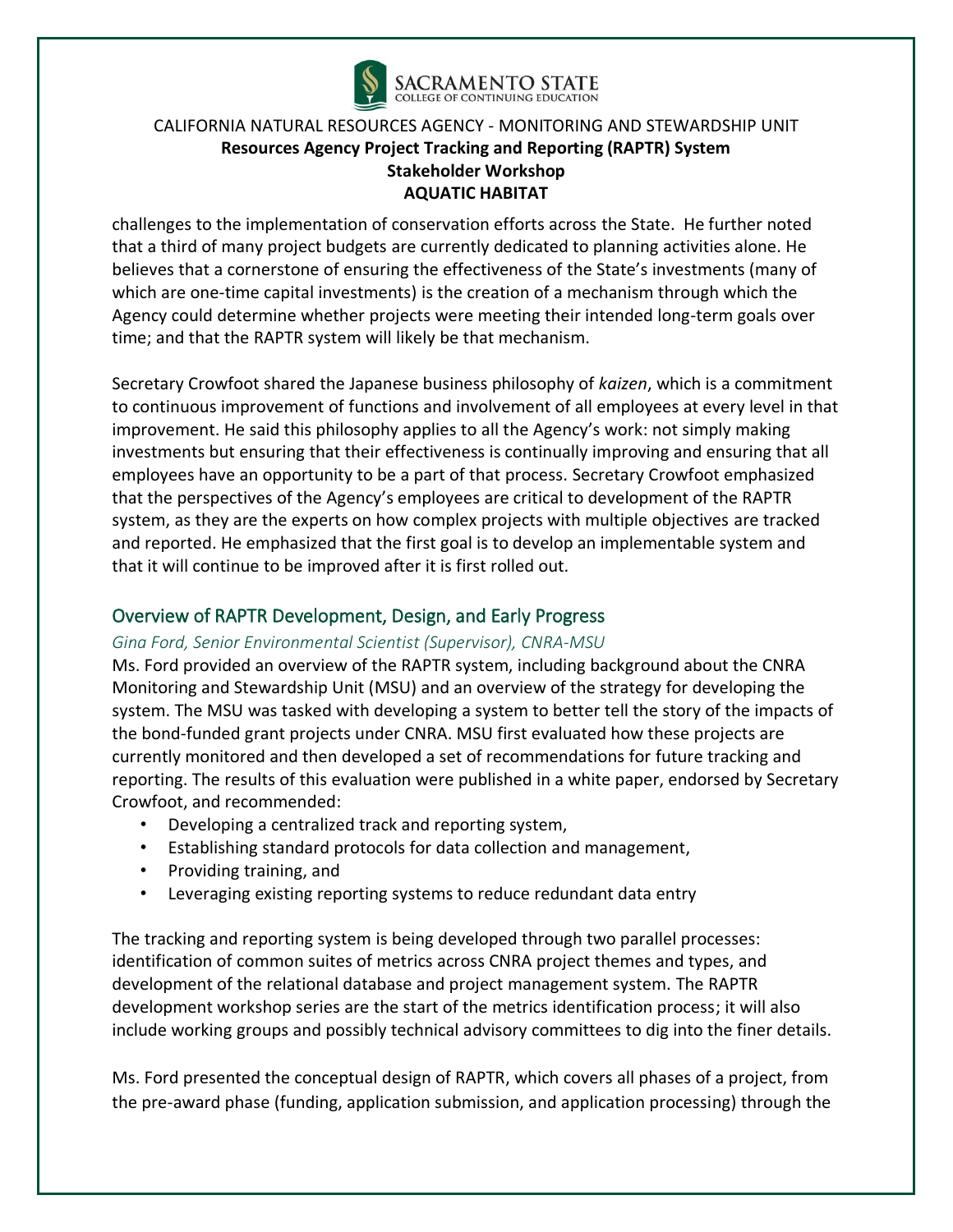

award phase (agreeing to fund the project and finalizing the agreement and classifying the project) and the post-award phase (implementation and monitoring of the project in progress, closeout, and post-project completion monitoring). Post-completion monitoring is a new piece that the Agency has not as yet been doing.

Ms. Ford reviewed anticipated benefits of RAPTR as well as concerns that the MSU team has heard about it. While there are many anticipated benefits, the concerns are fewer, and relate to logistics and operations, authority and mandates, and the scope of the system.

The MSU team is focused on ensuring that the metrics and methods for tracking are appropriate; the RATPR workshop series is a first step in gathering feedback about harmonizing and standardizing metrics that can apply across projects. The system will also build on existing tracking efforts, focusing in on metrics that reflect the Agency's values and priorities. The metrics should support decision-making by answering State- and agency-level management questions, as well as program-level and project-level questions.

Ms. Ford gave an overview of the parallel metrics identification workshops process and RAPTR system development process. She also shared a timeline for the activities, including a final workshop in Spring 2021 and wrap-up meeting in Summer 2021 for the metrics identification process. RAPTR's soft launch is planned for spring 2022. Ms. Ford shared the objectives of the habitat workshops:

- 1. Cultivating a common understanding of ways to assess the performance of an individual project, and how that can be scaled to inform program and agency decision-making.
- 2. Identifying existing tools, systems, efforts and issues that inform development.
- 3. Providing clarity on RAPTR objectives.

Ms. Ford also shared the vision for the RAPTR system, including what participants can expect of RAPTR in the near term and what it might help with in the imagined future. In the near term:

- RAPTR will include:
	- o A grant application portal
	- o Grant application review
	- o Project management and invoicing features
	- o Document storage
	- o Performance monitoring resources
	- o Analytical opportunities
- RAPTR will help: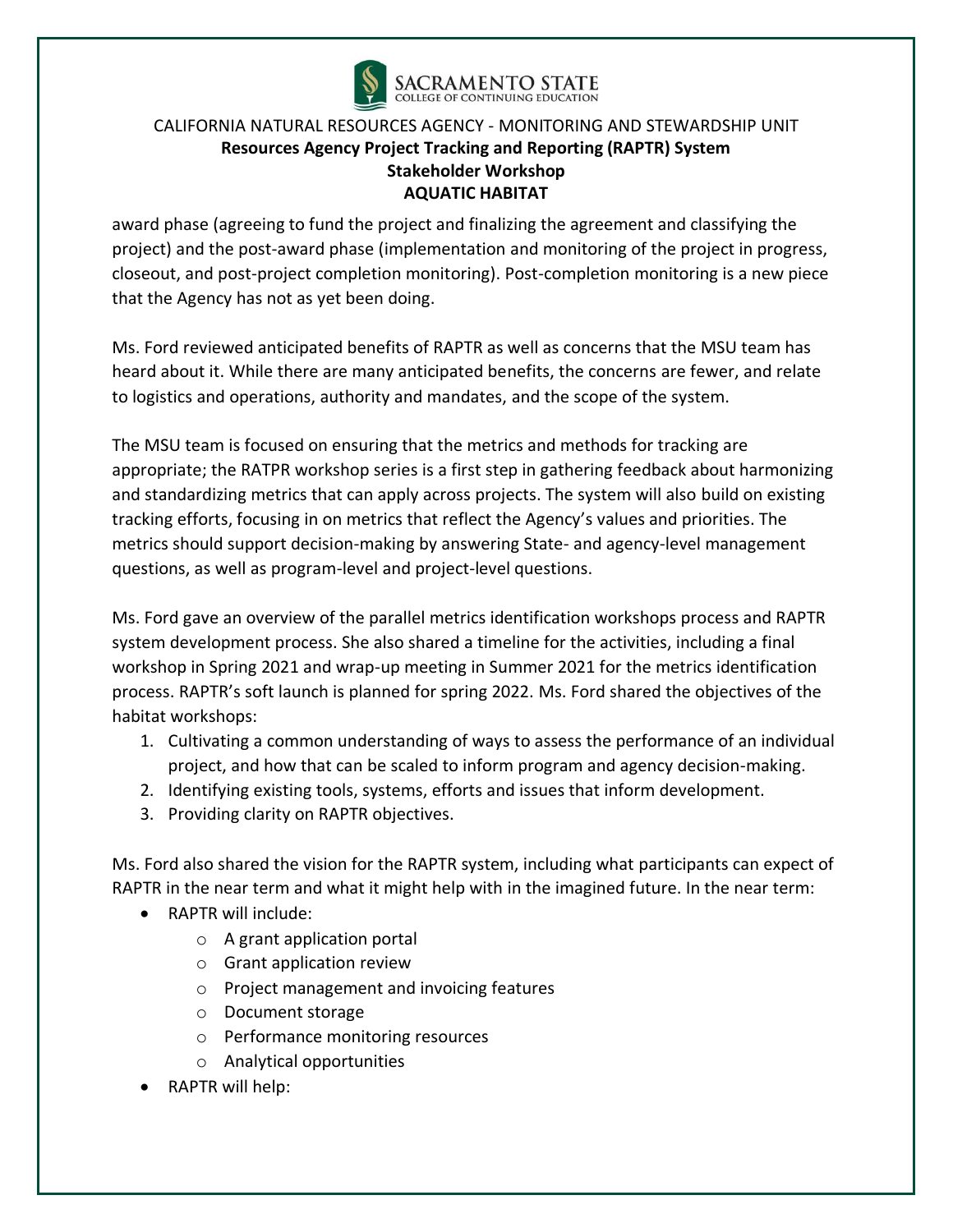

- o Consolidate data entry across multiple reporting systems
- o Streamline State-funded grant management processes
- o Track and evaluate project and program success

In the imagined future:

- RAPTR might:
	- $\circ$  Allow for interface and connection with advanced GIS tools; see projects with other relevant information.
	- $\circ$  Increase awareness between offices of shared project areas or adjacent projects that can coordinate activities
	- $\circ$  Provide ways to look at how projects are helping to accomplish state plans and goals.
	- $\circ$  Potentially interface directly with FI\$Cal or other statewide systems, further reducing duplicative data entry.
	- o A mobile app
- RAPTR could help:
	- o Further consolidate data entry across even more systems
	- $\circ$  Link directly to the State funding opportunity site run by state library
	- o Track and evaluate project, program, and planning success.
	- $\circ$  Allow for easier collaboration between offices leverage expertise and tools.
	- o Help to establish baseline data on the status of ecosystems or watersheds.
	- o Tell the story of what we all do.

#### *Jim Falter, Environmental Scientist, CNRA-MSU*

Mr. Falter reviewed the current conceptual design of RAPTR including some of its proposed functionality. He first explained how relational databases like RAPTR translate descriptions of project activities written in a narrative form into interacting tables of parsed, machine-readable information. He then went through the overall architecture of RAPTR as proposed by the IT Development Team highlighting how the 'core' of RAPTR would likely consist of not one but several interacting relational database modules. Surrounding this data-rich 'core' would be a peripheral network of software service applications providing Agency staff with the ability to design and implement online grant applications as well as facilitate their review, scoring, and selection for funding. This same peripheral application network would also support the ability of program staff to store and manage project documents and media files, monitoring data, and geospatial data as well as support a number of other project management activities that would be described at a future date.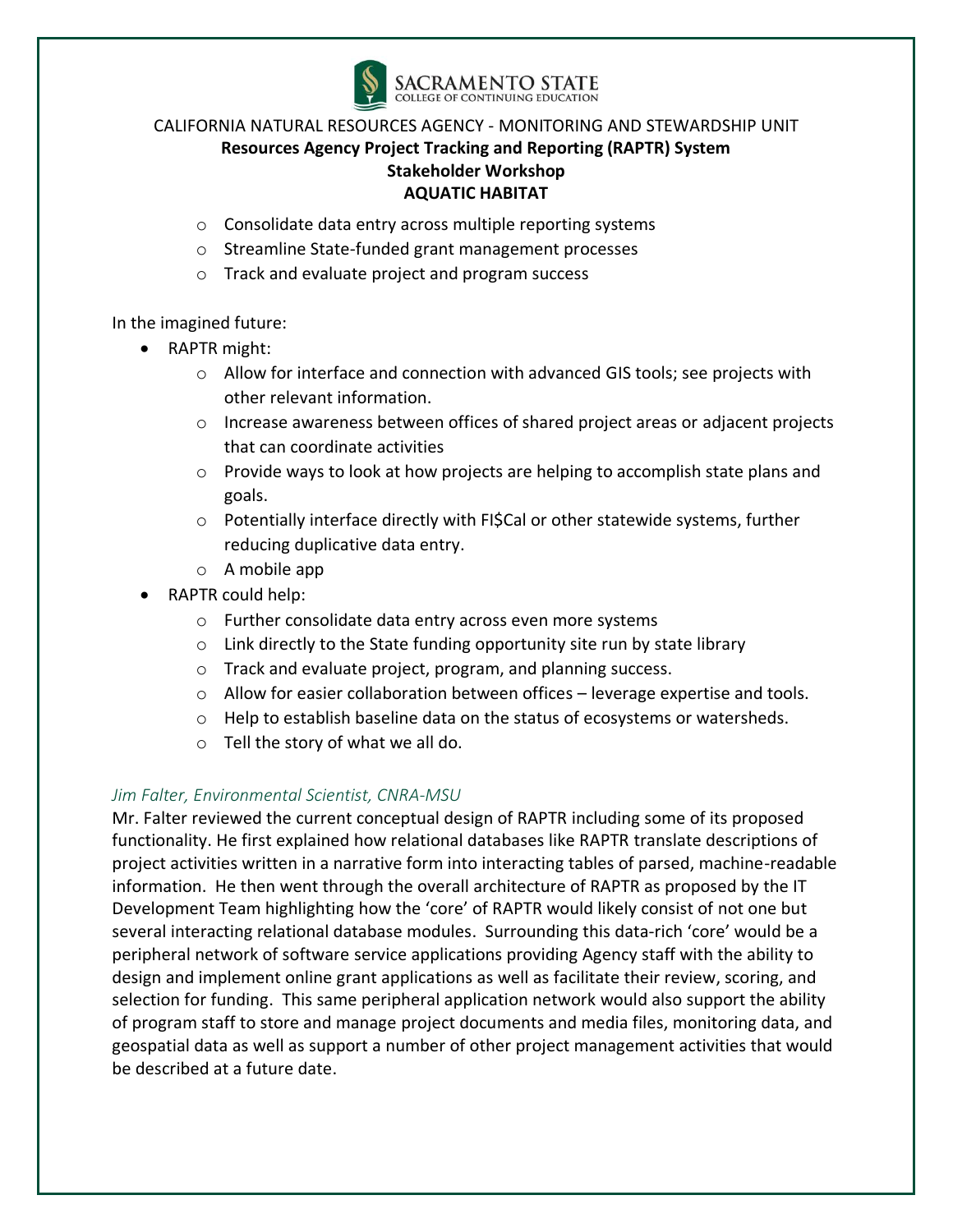

Mr. Falter explained how RAPTR users could interact with RAPTR by presenting two different concept designs of potential User Interfaces (UI) noting that the final User Interfaces used to front the RAPTR system would be developed in close consultation with the IT Development Team and other experts in the management and visualization of geospatial information. The first UI would be a dashboard profiling all the key project data needed to holistically describe the project such its location within the California, a recent high-resolution geo-referenced aerial image showing the project footprint and surrounding landscape, its various funding sources (both from within and outside the State), and a brief narrative description of the project. This information would be further supplemented by important contextual social and environmental data such as the distribution of land cover, native biodiversity present, the proximity of California residents and Disadvantaged Communities, and the distribution of wildfire risk in and around the project area. A separate UI would allow RAPTR users to more broadly explore the distribution of Agency-led projects across the California landscape within the expanded context of the spatial distributions of land cover, water resources, monitoring activities, flood risk, wildfire risk, biodiversity and population demographics.

Given potential concerns or confusion about possible overlap between the functionality proposed for RAPTR and other third-party data commons that program staff are currently using to help manage their projects, Mr. Falter emphasized that *RAPTR would be focused solely on tracking the activities of Agency-led State projects*, not those activities being conducted independently by federal agencies and/or private organizations. RAPTR will no doubt import much of the data curated by external third parties (e.g., the CPAD and CCED as currently managed by GreenInfo Network and EcoAtlas as currently managed by the San Francisco Estuarine Institute) to illustrate to program staff how the projects they manage fit within the greater landscape of natural resources assets and activities. At the same time, however, it is expected that Agency programs will be able to share important project data with these same public data commons in support of larger State initiatives aimed at achieving greatly improved data transparency. Mr. Falter cautioned that a potentially significant downside of relying exclusively on such external data commons to manage Agency-led project data would be the uncoordinated development of a free-form distributed data network that would be too logistically complex and financially burdensome to maintain. One of the major advantages of a system like RAPTR would be its ability to take full advantage of the economies of scale associated with aggregating project data at the Agency level.

Finally, Mr.Falter stressed how RAPTR would help streamline data input, management and quality control in an effort to mitigate well-known issues with data attrition; thus, ensuring that the accuracy and completeness of project data would be maintained in perpetuity.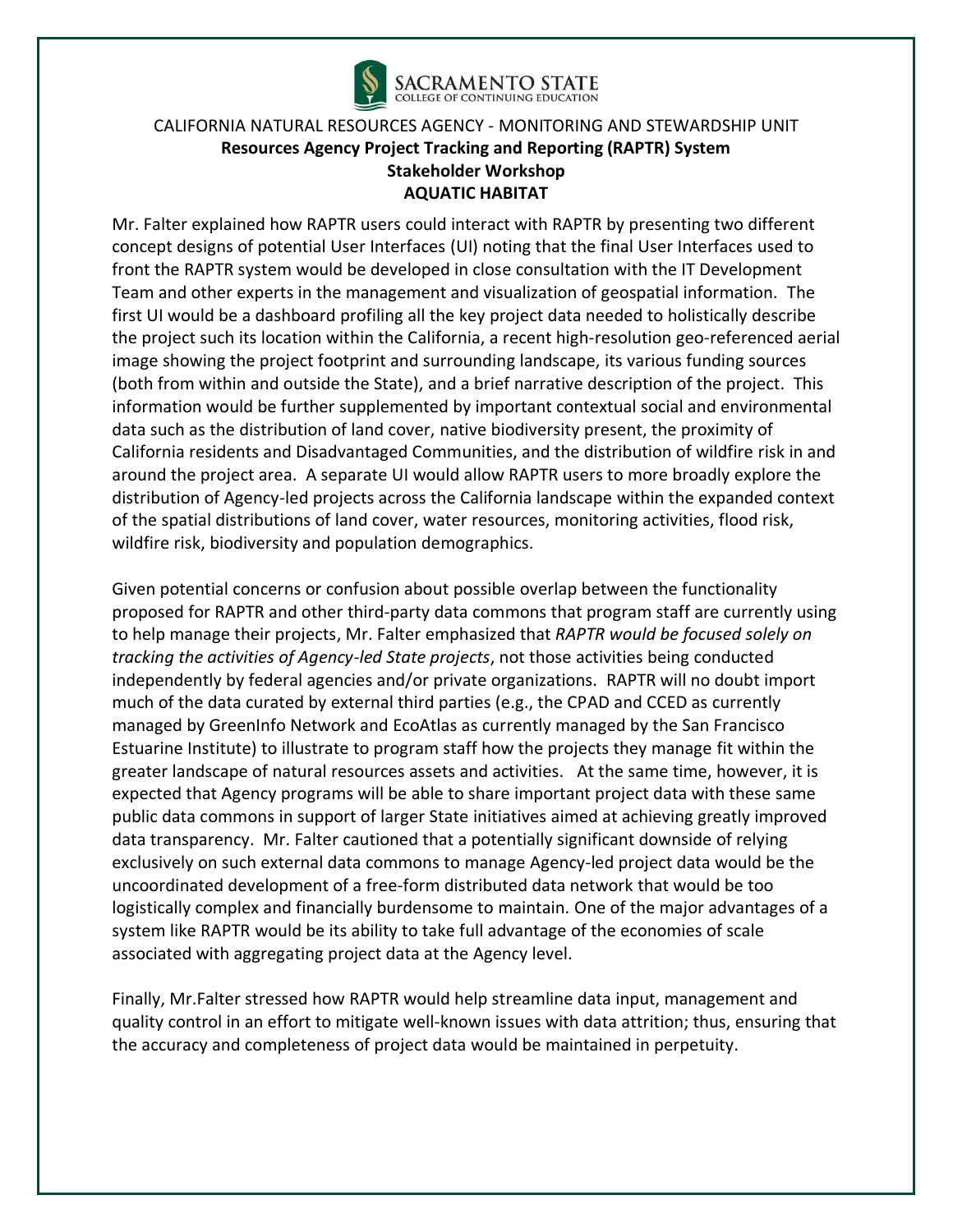

#### *Brad Juarros, Environmental Scientist, CNRA-MSU*

Mr. Juarros shared an update on work related to tracking the State's acquisitions and easements. In 2020, the California Conservation Easements Database (CCED) was integrated with the [California Protected Areas GIS Dataset \(CPAD\),](https://www.arcgis.com/home/webmap/viewer.html?webmap=df37a48a7b6f4a00862f2fd0a1d8aaff) a [Map Collaborator tool](http://www.mapcollaborator.org/cpad/?base=map&y=38.16857&x=-122.13844&z=10&layers=mapcollab_cpadng_cpad_access%2Ccced&opacs=50%2C100) was added, the RAPTR development workshop focused on acquisitions and easements was held, and a Working Group was established to continue the work started in the workshop.

Mr. Juarros reviewed additions made to the CPAD in 2020: approximately 67,000 total acres were added with 32,500 of those being conservation easements. He explained that there were some properties that had been incorrectly listed as State-owned whose title was found to be held by others, thus causing the appearance of a decrease in State-held acres in CPAD in 2020. Mr. Juarros also reviewed features of the CPAD map collaborator tool. He invited participants to reach out with any questions or to express interest in joining the Working Group.

#### *Questions & Answers*

A participant asked:

- Do you know already know which databases RAPTR will be pulling information from? Is there a list anywhere?
	- o Mr. Falter said that there has not yet been a decision on which external geospatial or other data sets to bring into RAPTR. What he showed during the presentation were demonstrations of what is possible, but not a formal declaration of which data sets CNRA will prioritize. Such decisions will be informed by experts in each particular data domain (e.g., CDFW for biodiversity and DWR for flood risk and water resources).

# Examples of Aquatic Habitat Monitoring and Evaluation Efforts – Presentations and **Discussion**

# *Andy Rehn, California Department of Fish and Wildlife (CDFW): Measuring Biological Integrity in California Streams*

Mr. Rehn shared an overview of the State's Aquatic Bioassessment Program. The basis of the program's approach is to evaluate the overall condition, or health, of a waterbody based on the diversity and abundance of organisms living within it. Mr. Rehn said that being able to measure biological integrity is a critical component of restoring and maintaining aquatic habitats.

California's stream bioassessment program has focused on perennial wadable streams and use Benthic Macro-Invertebrates (or BMIs) as key ecological indicators. Mr. Rehn reviewed three key components of the measurement and assessment of biological integrity in the bioassessment program: the use of standard field and lab methods, the reference condition monitoring program (RCMP), and the Perennial Streams Assessment (PSA). The standardization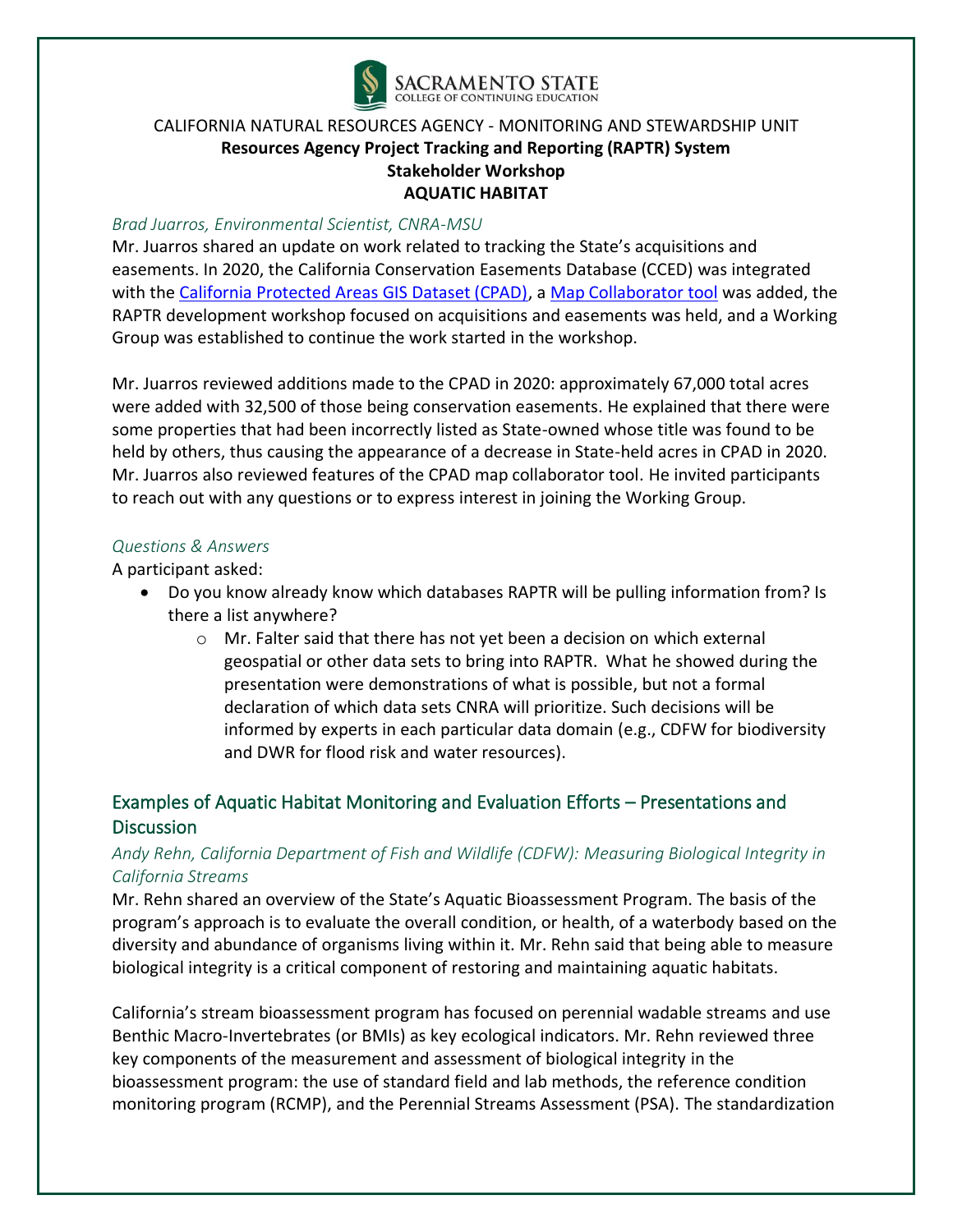

of field and lab methods ensure that sampling and analysis of aquatic biodiversity across the state are done in a consistent and intercomparable manner. He further noted that all methods that the Bioassessment Program use are well-documented, made publicly available, and subject to periodic review and revision. The RCMP provides reference distributions of stream conditions according to the prevailing stream morphology and climate when human disturbance is absent or minimal. These reference conditions are then used to statistically predict the expected condition of streams subject to human disturbance or other natural stressors and, as such, form the foundation of the assessment program. Over the last 20 years, thousands of sites have been sampled statewide by various regional, state, and federal programs, developing a reference pool of 900 reference stream sites that comprehensively represent the State's diverse physiography.

Mr. Rehn explained how the California Stream Condition Index (CSCI) helps translate complex data about BMIs in a stream to an indicator of overall stream health and its potential response to human activities. The component indices are taxonomic completeness (i.e., diversity of BMIs present) and measures of ecological structure and function. Statistical models predict the kinds of species and attributes expected in a particular stream, based on natural environmental variables like elevation, climate, geology, and watershed size, to prevent conflation of natural variation with human disturbance. Results are interpreted from a regional perspective to set meaningful objectives.

Mr. Rehn noted that the bioassessment tools he described could be used as stream restoration performance measures "out of the box", suggesting that similar performance measures could be developed for other aquatic habitats. He emphasized that while using consistent, standardized observations in combination with a pool of diverse reference sites would no doubt allow resource managers to set scientifically justifiable thresholds for disturbance, such thresholds are generally based on the best professional judgement of a relatively small group of people and alternate thresholds may produce equally valid assessments. He concluded by saying that implementing tools to inform management is more important than reaching a specific management objective.

# *Daniel Schultz, California State Water Resources Control Board (SWRCB): Overview of the California Environmental Flows Framework*

Mr. Schultz shared an overview of the California Environmental Flows Framework (CEFF), which was developed by a Technical Advisory Committee with representation from State agencies, academic institutions, and environmental organizations. Environmental flows describe the quantity, timing, quality of water allocated to the environment at levels capable of sustaining the health of aquatic ecosystems but, at the same time, support the social, cultural and economic needs of adjacent populations. At present, there are many programs that attempt to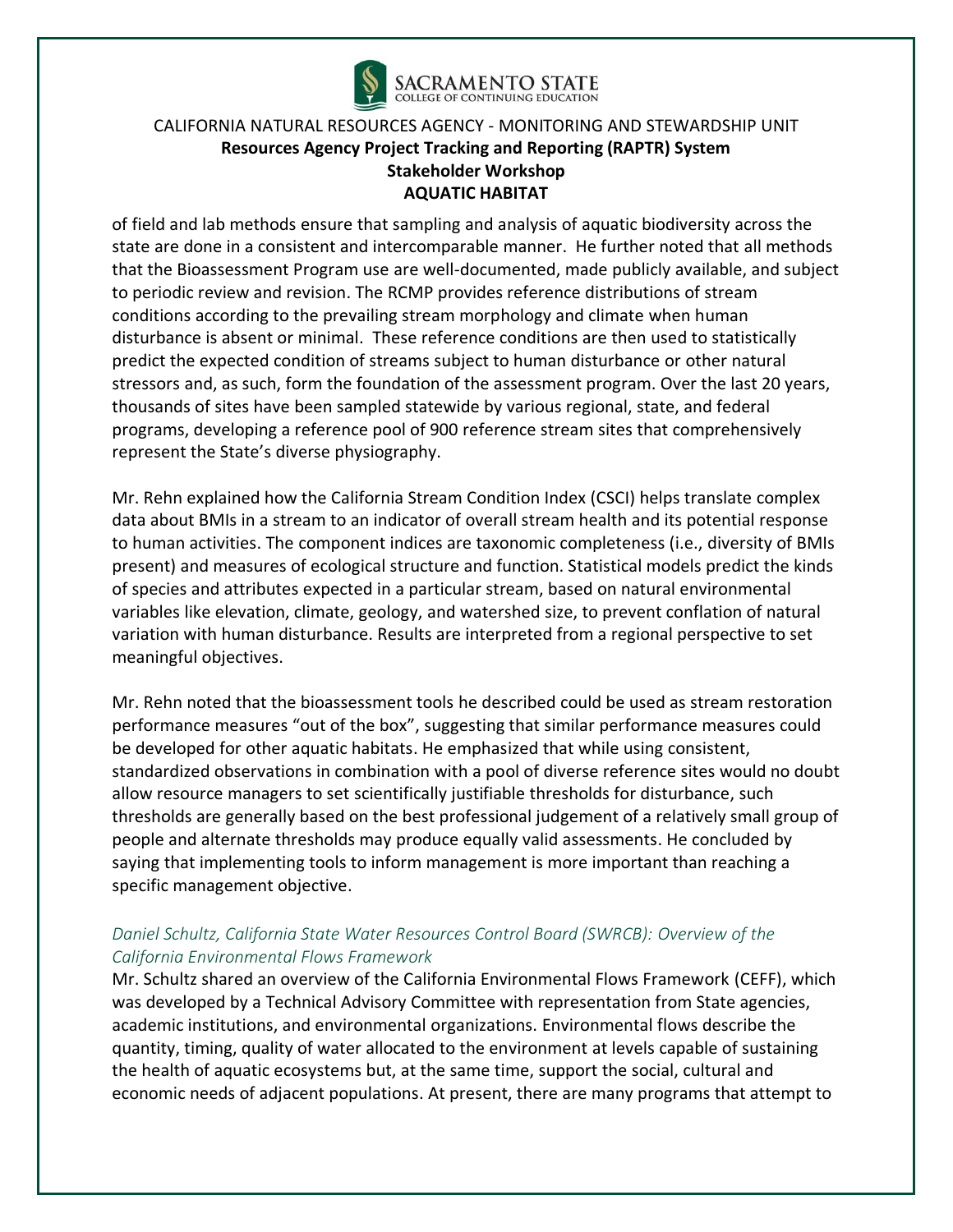

define target environmental flow conditions; however, achieving this goal in practice is challenging given California's diverse habitats and native taxa as well as the currently inconsistent application and poor coordination of environmental flow approaches.

The recently released [draft CEFF Guidelines](https://ceff.ucdavis.edu/) provides technical guidance that managers need to develop scientifically defensible environmental flow recommendations using a science-based [Functional Flows](https://ceff.ucdavis.edu/functional-flows-approach) approach. This approach decomposes a tributary's hydrograph into five flow components that can be defined and analyzed in terms of their ability to support critical biological, chemical and physical functions: 1) fall pulse flow, 2) wet-season base flow, 3) wetseason peak flow, 4) spring recession flow, 5) and dry-season base flow. These five components are then further divided into individual scalar metrics that define the characteristic of each component including flow magnitude, timing, and duration, as well as the specific rate of change for spring recession flows.

The steps of the CEFF are grouped into three sections, covering science-based and sociopolitical considerations:

- 1. Identify ecological flow criteria using natural functional flows where the ecological management goals for a given project or program are defined, natural ranges for each of the five flow components in a hypothetically unaltered state are predicted based on a [statistical model,](https://rivers.codefornature.org/) non-flow factors affecting observed ranges of natural flows are identified, and the specific ecological flow criteria requiring further evaluation are subsequently identified [Section A].
- 2. Develop ecological flow criteria for focal flow components requiring additional consideration where a conceptual model relating functional flow components to ecological management goals is defined, key flow-ecology relationships are defined, and individual flow criteria for focal functional flow components are defined [Section B].
- 3. Developing environmental flow recommendations whereby the target management objectives are identified, the degree of flow alteration is assessed, management scenarios are evaluated to assess tradeoffs, consequent environmental flow recommendations are made, and an implementation plan is developed [Section C].

The outcomes of CEFF include:

- Ecological flow criteria for areas of interest
- Environmental flow recommendations as defined through stakeholder engagement
- Recommended mitigation measures as defined through stakeholder engagement
- Plans for subsequent implementation, monitoring and adaptive management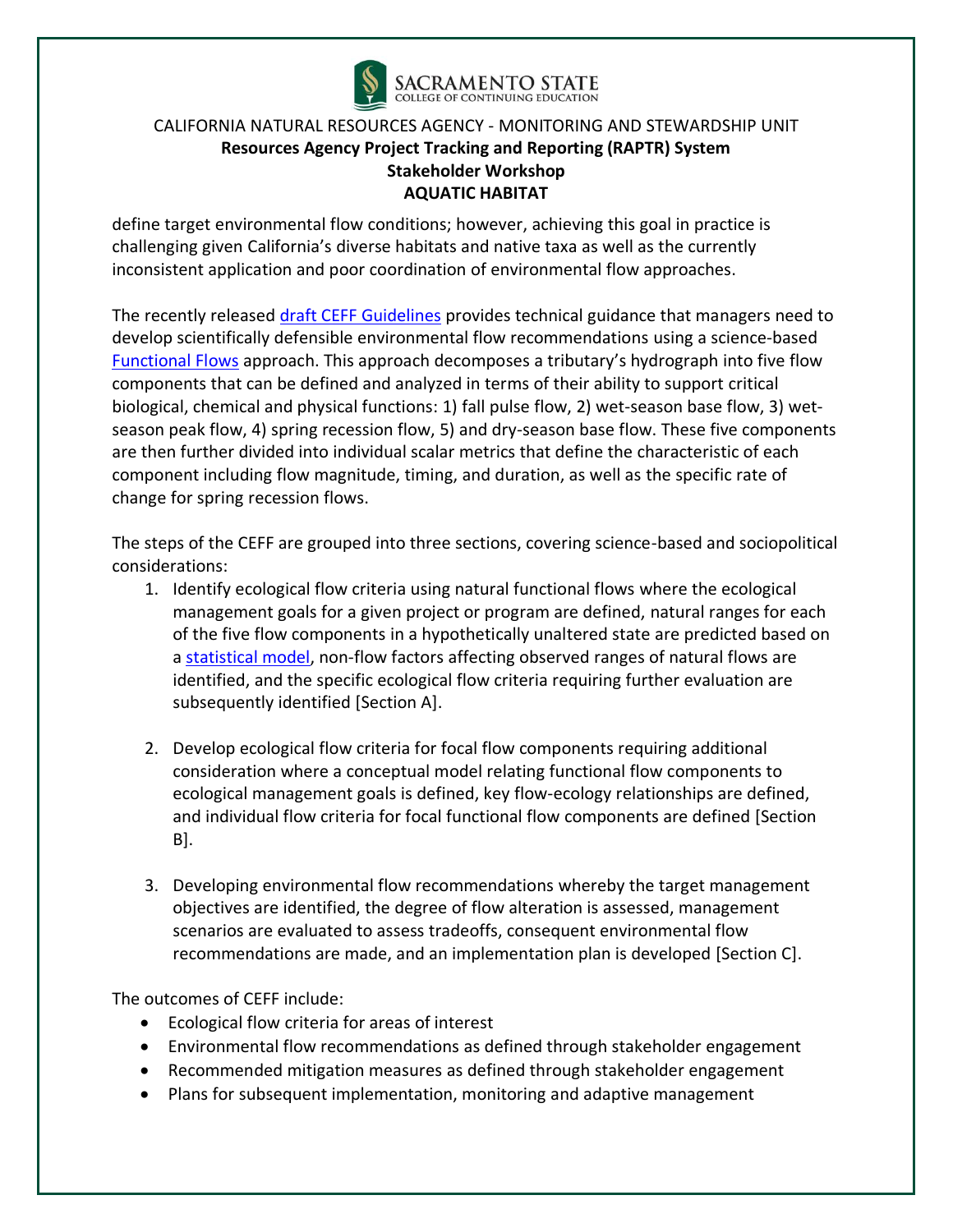

Mr. Schultz emphasized that while CEFF is not meant to be a regulatory document, it could be used for regulatory purposes. Nonetheless, it is also useful as tool for managing California's complex network of tributaries. The final CEFF document and frequently asked questions are slated for release in Spring 2021, however it is intended to be a living document that will be updated even as it is in use - multiple case studies are already under development. Mr. Schultz shared online tools related to CEFF:

- Natural flows database/web viewer (rivers.codefornature.org)
- Functional flow calculator (eflows.ucdavis.edu)
- Information repository (ceff.ucdavis.edu)

CEFF may be useful in evaluating effectiveness of projects related to both research and planning as well as project implementation. While CEFF does not establish 'out-of-the-box' standards, it could be used as a planning tool to develop environmental flows standards through a stakeholder-driven process. Natural Flow Metrics could be used to directly inform benefits of non-contentious flow enhancement projects. For example, shifting small-scale dry and large-scale wet season diversions to off-stream storage to mitigate against natural variations in water supply and demand. Ecological flow criteria and environmental flows developed using CEFF through research and planning grants or other process could be used to measure effectiveness of grants for more complex or contentious flow enhancement projects. For example, large restoration projects or other management activities implemented specifically to offset the impacts of large-scale water management projects.

### *Evyan Sloane, California State Coastal Conservancy: Using CRAM for Assessing the State's Wetland Restoration Efforts*

Ms. Sloane presented the California Rapid Assessment Method (CRAM), a method for monitoring conditions of wetlands throughout the State. The State Coastal Conservancy (SCC) is primarily a funding agency that engages in monitoring to support adaptation and development of robust restoration projects.

Wetland regional monitoring allows SCC to compare projects across the state within the agency and between agencies, address increasing monitoring needs due to sea level rise and other climate change stressors, help the State understand how wetlands are faring to provide resilience, support high level funding & management decisions through monitoring information, and provide information beyond individual projects to help answer key State management questions. SCC uses CRAM because it is widely used, relatively inexpensive, easily and quickly done, scientifically defensible, standardized (there are many trained practitioners across the state), and project data can be accessed on EcoAtlas. Ms. Sloane said that despite these benefits and the role that it plays in allowing comparisons to be drawn across projects,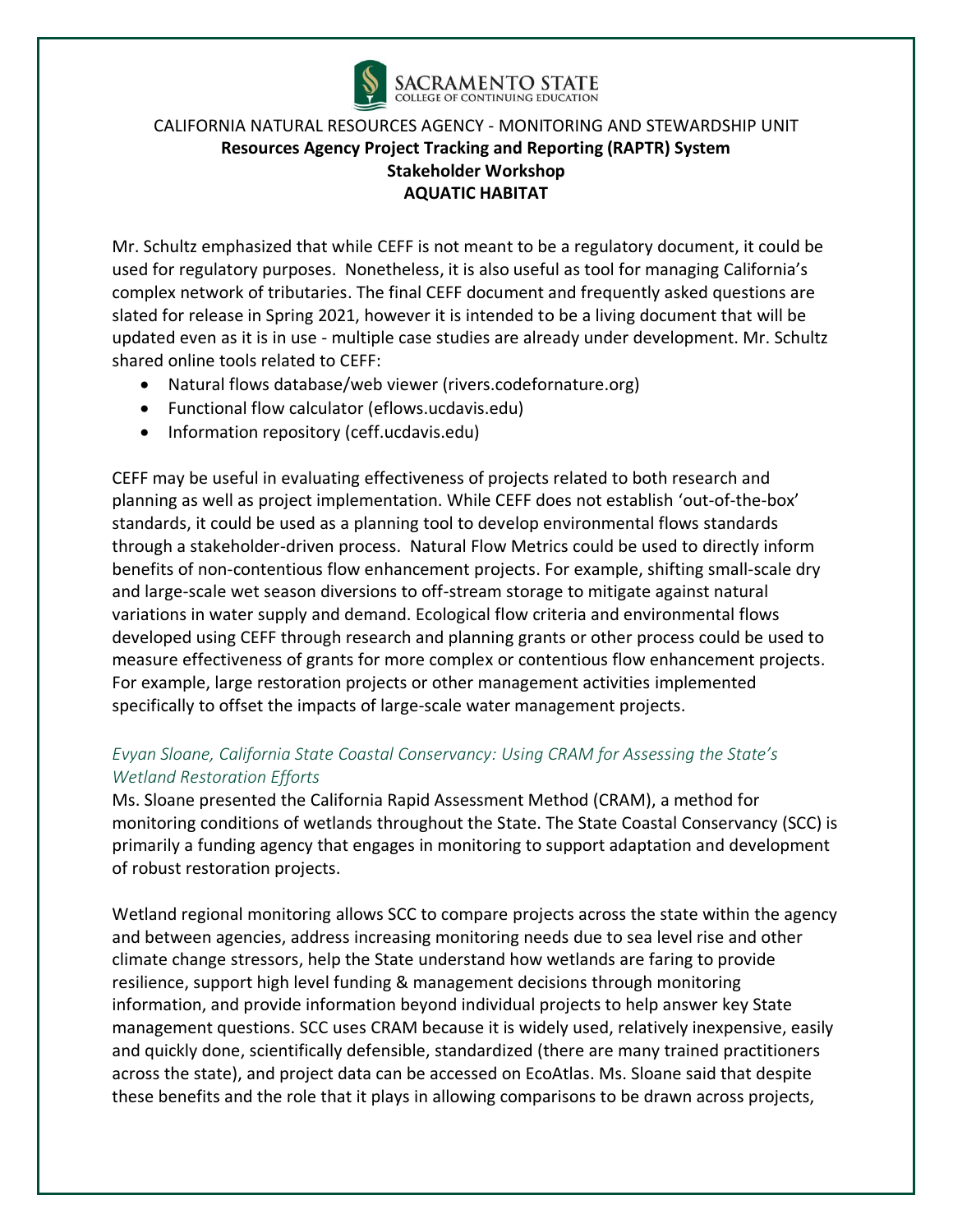

CRAM does not replace project-level monitoring.

In 2016, SCC started requiring pre- and post-construction CRAM surveys for all wetlands projects. At the project level, SCC uses CRAM to evaluate high-level project success, identify additional monitoring needs, identify adaptive management needs, evaluate habitat evolution, help project leads make site-specific decisions, and understand the regional context within which a project is situated. At the Agency level, CRAM may help demonstrate SCC's contribution to improving wetland condition and resiliency, advance wetland science and design better projects, and allow for project comparisons across sites.

Ms. Sloane advocated for advancing regional monitoring, building upon existing systems (for example building application programming interfaces that can pull information from existing databases such as EcoAtlas), providing financial support for the frameworks that have been developed, and leading management agencies by building in consistent monitoring requirements like CRAM.

## *Lori Clamurro-Chew, Department of Water Resources: Tracking Central Valley Flood Protection Plan Performance in Promoting Ecosystem Functions*

Ms. Clamurro-Chew presented on how the Department of Water Resources (DWR) is tracking the performance of implementation of the Conservation Strategy for the Central Valley Flood Protection Plan (CVFPP) in promoting ecosystem functions. The CVFPP was mandated by the 2008 Central Valley Flood Protection Act, with the primary goal of improving flood risk management by improving operations and maintenance, promoting ecosystem functions, improving institutional support, and promoting multi-benefit projects. Since its first release in 2012, the CVFPP has included a conservation framework and/or strategy to promote ecosystem functions which, in turn, informs the overall plan.

Ms. Clamurro-Chew noted that foundational themes included in the 2022 upate of the CVFPP include climate resilience, reporting project implementation accomplishments and outcomes (i.e., performance tracking), and alignment of CVFPP implementation efforts with other State efforts. Performance tracking in particular supports allows DWR to 1) assess their progress toward achieving the State's conservation strategy measurable objectives, and 2) assess their ability to respond to inquiries from the legislature, funders, and others about the outcomes of investments as well as provide the basis for future adaptive management and learning.

The 2017 CVFPP update included recommendations on performance tracking including to track outcomes from flood investments to demonstrate values and to monitor and track outcomes of multi-benefit projects over time. The 2016 Conservation Strategy, which was adopted as part of the 2017 update, identified targeted ecosystem processes, habitats, species, or stressors for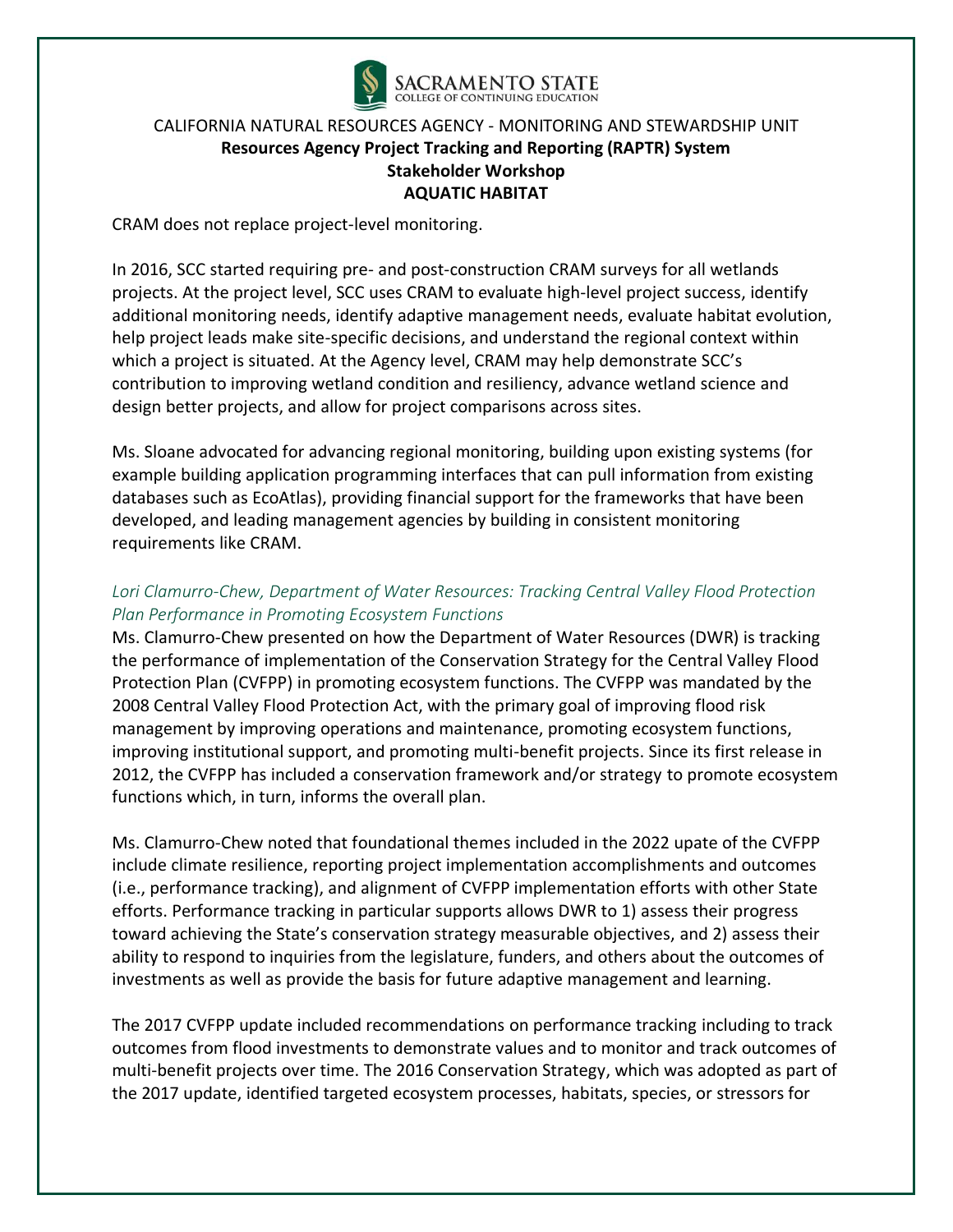

each ecological goal within the legislation to guide investments in meeting the intent of the legislation. Performance metrics were identified for each of these and measurable objectives based on:

- Estimating need and opportunities
	- o Size of conservation need (i.e. amount needed by target species)
	- $\circ$  Size of opportunities for multi-benefit flood projects to contribute to need
- Identifying opportunities such as:
	- o Basin-Wide Feasibility Studies
	- o Floodplain Restoration Opportunity Analysis (FROA)
	- o Other potential opportunities
- Setting a measurable objective quantity equal to the *need* or the *opportunity*, whichever is smaller

Specific measurable objectives were developed for each metric within each of the State's five conservation planning areas. Ms. Clamurro-Chew shared an example of how project contributions to the Conservation Strategy's measurable objectives are evaluated.

A tracking system specifically designed to meet the needs of the CVFPP is in development, currently in draft conceptual form. The system will be connected to existing GIS infrastructure within DWR and will have the ability to locate projects using a map, list view, or a search bar. The system might have capacity to generate a report, in response to a simple query, showing progress toward meeting measurable objectives within a specified geographic area and date range.

### *Panel Discussion*

Participants shared questions for the panelists:

- Do you think it is possible to assess the habitat quality of a stream using just the CSCI, or is it now required to measure the ASCI and IPI as well?
	- $\circ$  Mr. Rehn: CSCI responds to habitat quality but is not a measure of habitat quality itself; there is a separate habitat quality index to assess that. The more lines of evidence indicating the same condition, the more confident one can be about the finding.
- Would requiring all aquatic or in-stream projects to report on the 16 hydrological model prediction metrics in the CEFF improve understanding of a project's impacts on instream flow?
	- $\circ$  Mr. Schultz: This may vary by project. The first step is to move through the CEFF document to establish the metrics, and the recommendation is to develop the criteria for all flow components during that process. However, some smaller projects might not have sufficient funding to go through the more detailed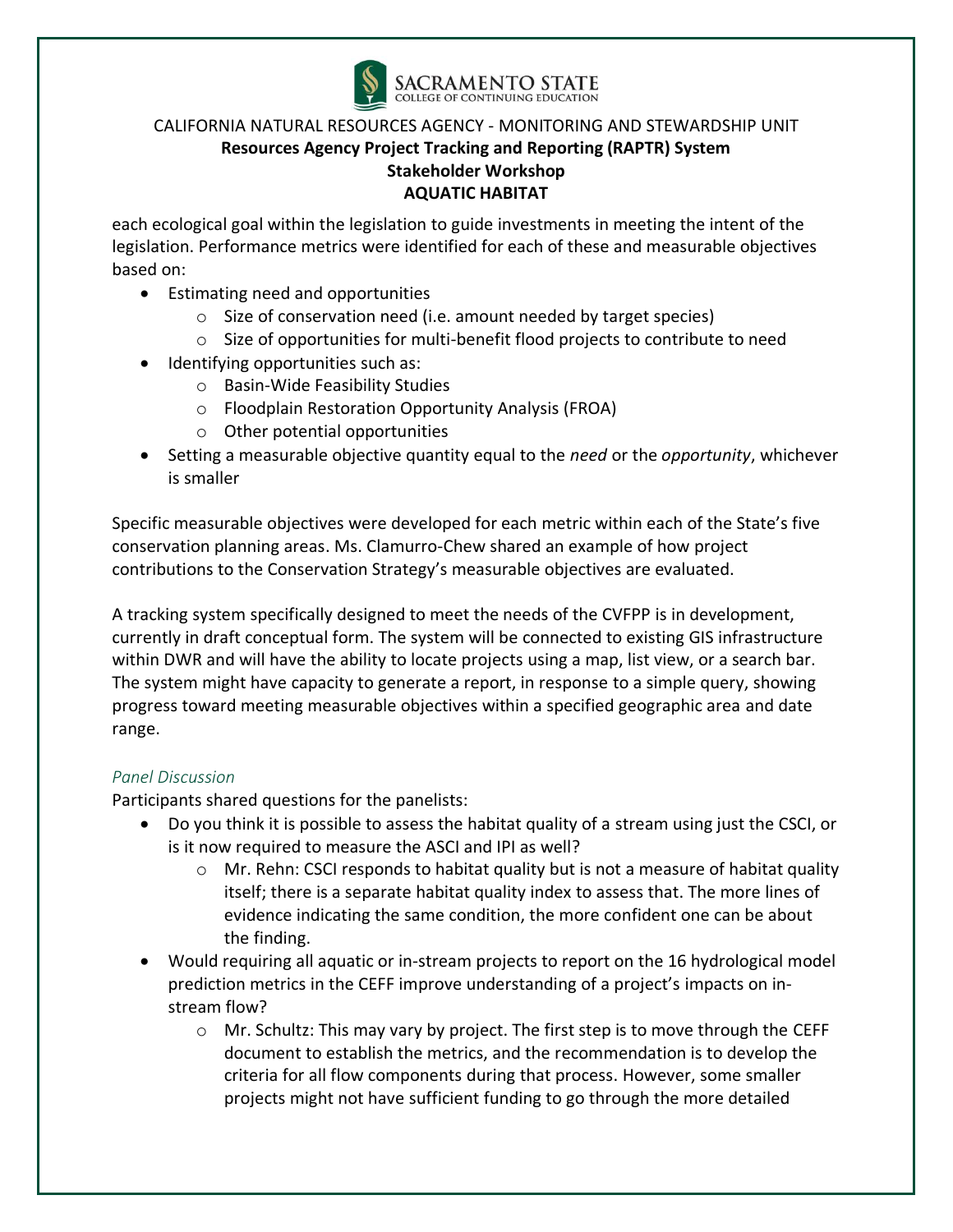

process, instead relying on the "out of the box" modeled metrics.

- Does the SCC require its funding recipients to perform CRAM and other monitoring methods as a condition of receiving grant funds? If not, how else do you pay for and accomplish monitoring on all of your "earth-moving" projects? Have any of the grantees had any issue with the SCC requiring them to do CRAM and report to EcoAtlas?
	- o Ms. Sloane: Yes, SCC does require CRAM for all applicable projects. There are no across-the-board Level 3 monitoring requirements, but they may be included based on a grant's scope and budget. Grantees have not had issues with the requirement because SCC provides funding for CRAM; it is cheap and fast and if the grantee does not have internal capacity to carry it out, they can hire a consultant to do the assessment. Some project managers within SCC did not initially understand its benefits, so internal training was conducted and successfully eased their concerns.
- Once it is setup to function with DWR's internal GIS efforts, will the new Performance Tracking System have any external (non-DWR) State or public users?
	- $\circ$  Ms. Clamurro-Chew: The system is currently intended to be internal to DWR, but a public facing version is anticipated, which would be linked with RAPTR.
- How do you use the regional bioassessments to evaluate program-level success?
	- o Mr. Rehn: The regional bioassessments provide site- or project-level evaluation rather than program evaluation. Indices from each restoration site within a program could be taken together to evaluate the program's overall effect.
- Currently, how are you aware (if at all) of in-stream projects that may impact or benefit the flow requirements?
	- o Mr. Schultz: There are few flow requirements in California at this time. However, on a site-by-site basis, a project can be used to improve flows. For example, SWRCB worked on a grant that evaluated instream flows as part of the grant and connected this evaluation to infrastructure improvement work that ultimately improved instream flows while providing a better facility for the diverter.
- How much area can an individual CRAM assessment cover? And how does that compare with the spatial scale of a typical wetlands restoration project?
	- o Ms. Sloane: The CRAM survey is done by a set "assessment area"; however, multiple assessment areas may be needed depending on the size of a wetland. Many projects have to do two to three assessment areas, which would add up to between \$4,000-\$6,000 total for the assessments.
- Might habitat quality or other ecological metrics be incorporated into the CVFPP monitoring and tracking to evaluate program performance?
	- o Ms. Clamurro-Chew: Yes, DWR is in the process of looking into adding ecological components. Due to the program's origins it is currently focused on quantity [or acreage], but there is interest in developing a habitat health component for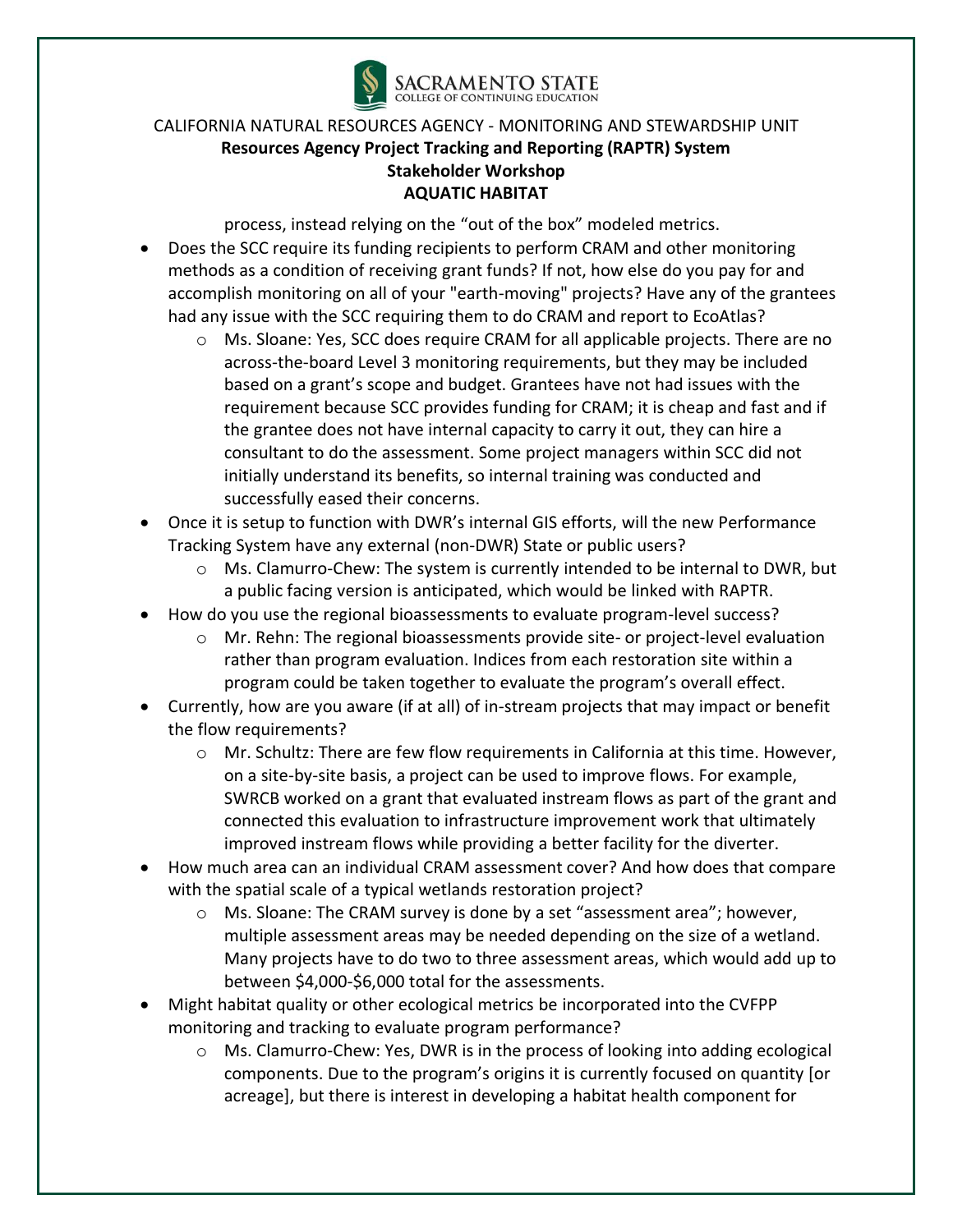

future updates of the conservation strategy.

# Guiding Principles and Screening Criteria for Monitoring and Evaluation Metrics

### *Elea Becker Lowe, Environmental Scientist, CNRA-MSU*

Ms. Becker Lowe provided an introduction to the breakout sessions, which included one session on measuring project-level success and informing adaptive management and one on the RAPTR system and its functionality. She said that the MSU team recognizes the challenges of developing a Statewide tracking and reporting system yet believes that the challenges are manageable and the benefits of the system warrant working through the challenges together.

During the first breakout session, participants were asked to share how they monitor their projects, how they use the information they monitor, and what would be most beneficial for the RAPTR system to capture. The information gathered in RAPTR will support an adaptive management process by helping evaluate projects' contributions to management priorities. Ms. Becker Lowe highlighted how State-level policy and initiatives shape project-level priorities; she said that the metrics RAPTR tracks should be informed by State and program management priorities and contribute to answering their management questions. Participants were asked to provide input on metrics and methods:

- Metrics
	- o Metrics that reflect our values and priorities.
	- o Metrics that measure project performance over time.
	- o Metrics that can inform and harmonize project-, program- and agency-level analysis.
- Existing tools, systems, and methodology that could be leveraged, not recreated.
- The information, analytical capabilities, and project management resources you need to conduct your work most effectively.

The second breakout focused on the RAPTR system and its functionality and participants were asked to consider its benefits, challenges, and how those challenges might be addressed.

# Small Group Discussion: Measuring Project-Level Success and Informing Adaptive Management

Attendees used Miro boards to share their feedback about:

- The purpose/objective/goals of their program.
- How they determine if their work was successful, including the specific variables (metrics) that they track to determine success and methods used for monitoring these.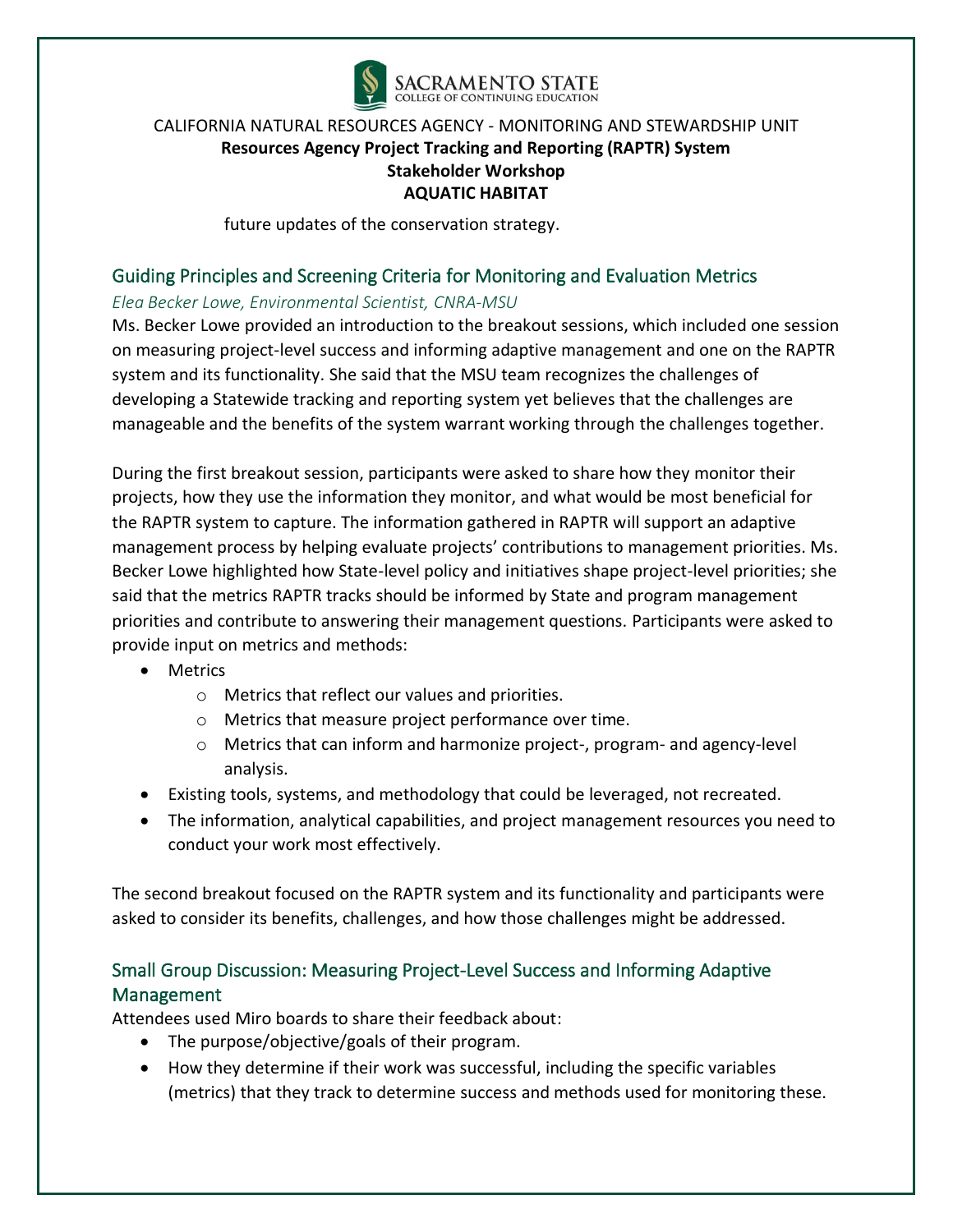

• What additional data could help inform the achievement of their project/program goals, including any particular metrics they do not already monitor but would like to track and any existing databases or systems that could be leveraged in pursuit of their stated metrics of interest.

See Appendix 1 for tables showing attendees' input on metrics and methods.

# Small Group Discussion: The RAPTR System and its Functionality

As summarized in the table below, attendees again used Miro boards to share their feedback about:

- What other opportunities could the RAPTR System help to achieve, describing how the RAPTR System could be used to inform State programs and decision-making.
- What potential challenges or concerns (other than financial and staff capacity) should be considered throughout the system development and roll-out phases, including any suggested solutions.

See Appendix 2 for attendees' input on benefits and challenges related to RAPTR.

# Takeaways for Day 1

Ms. Ford asked participants to share whether there were cultural elements that MSU would have to overcome in the RAPTR rollout related to reluctance to share information across agencies and the transparency about grant programs that would bring. Participants shared the following thoughts:

- Two participants noted there may be grantees concerned about legal jeopardy related to widespread distribution of project information, for example if neighbors became aware of a project happening in a particular area. This may be particularly true of acquisitions and in agricultural communities.
- Two participants said that their applications are already considered public once awards are made, since they are publicly funded. This information is subject to Public Records Act requests.
- A participant said that there will be challenges to accepting top-down standardization. Clear communication, including listening to and stakeholders' experiences and reflecting their input, are essential to receiving buy-in. If an approach is taken that does not align with stakeholder feedback, clearly describe why that decision was made. Additionally, buy-in from leadership is critical.
- A participant said that if the system aligns well with existing reporting and tracking requirements, such that it helps staff feed two birds with one scone, it will be readily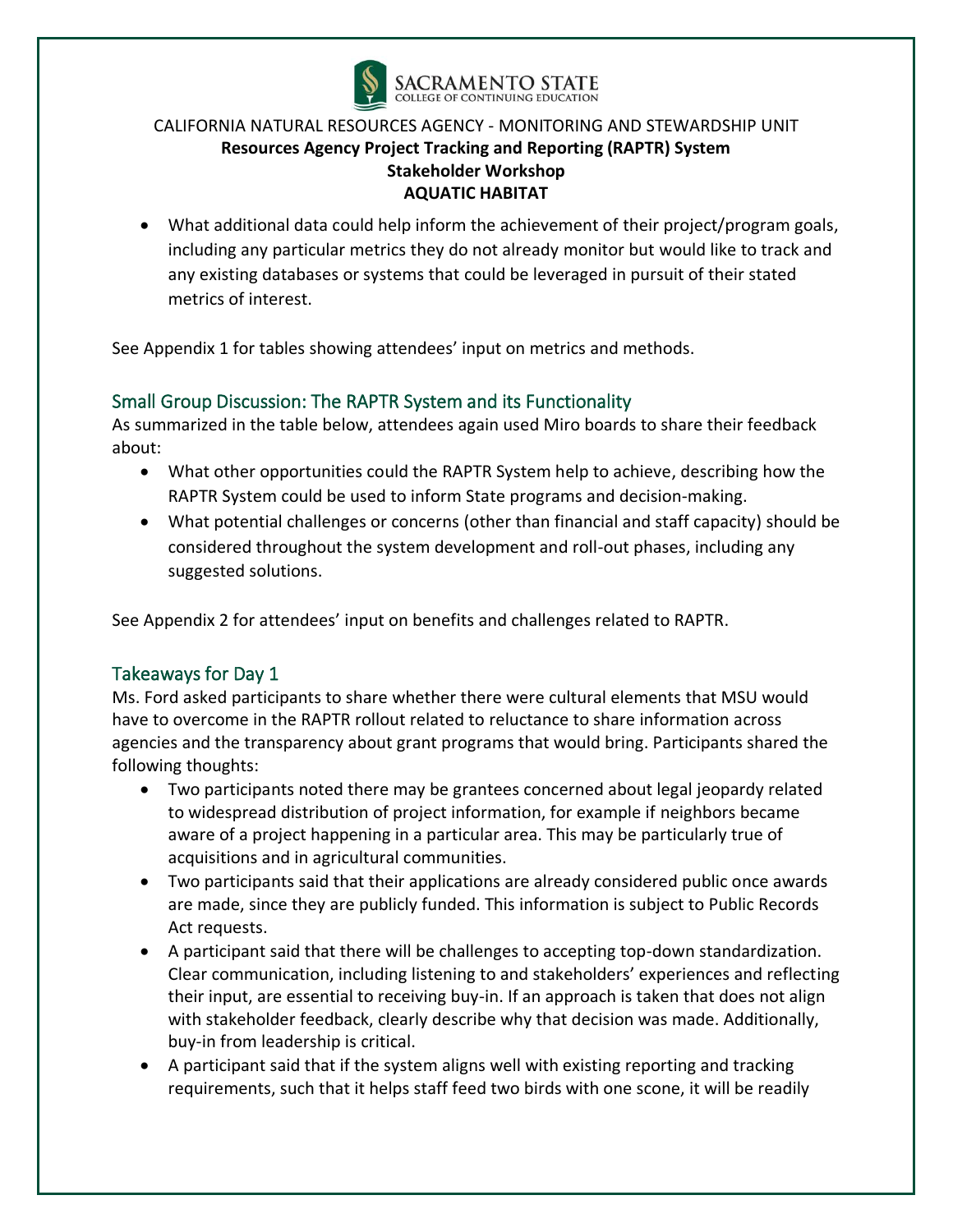

adopted.

• A participant suggested that the MSU team reach out to the California Biodiversity Council and the Strategic Growth Council to ensure alignment and buy-in.

# Closing Remarks

Ms. Ford thanked participants for joining the workshop and providing their input. She encouraged participants to join the Terrestrial Habitat workshop, held on Thursday of the same week, as well as share any additional feedback via email.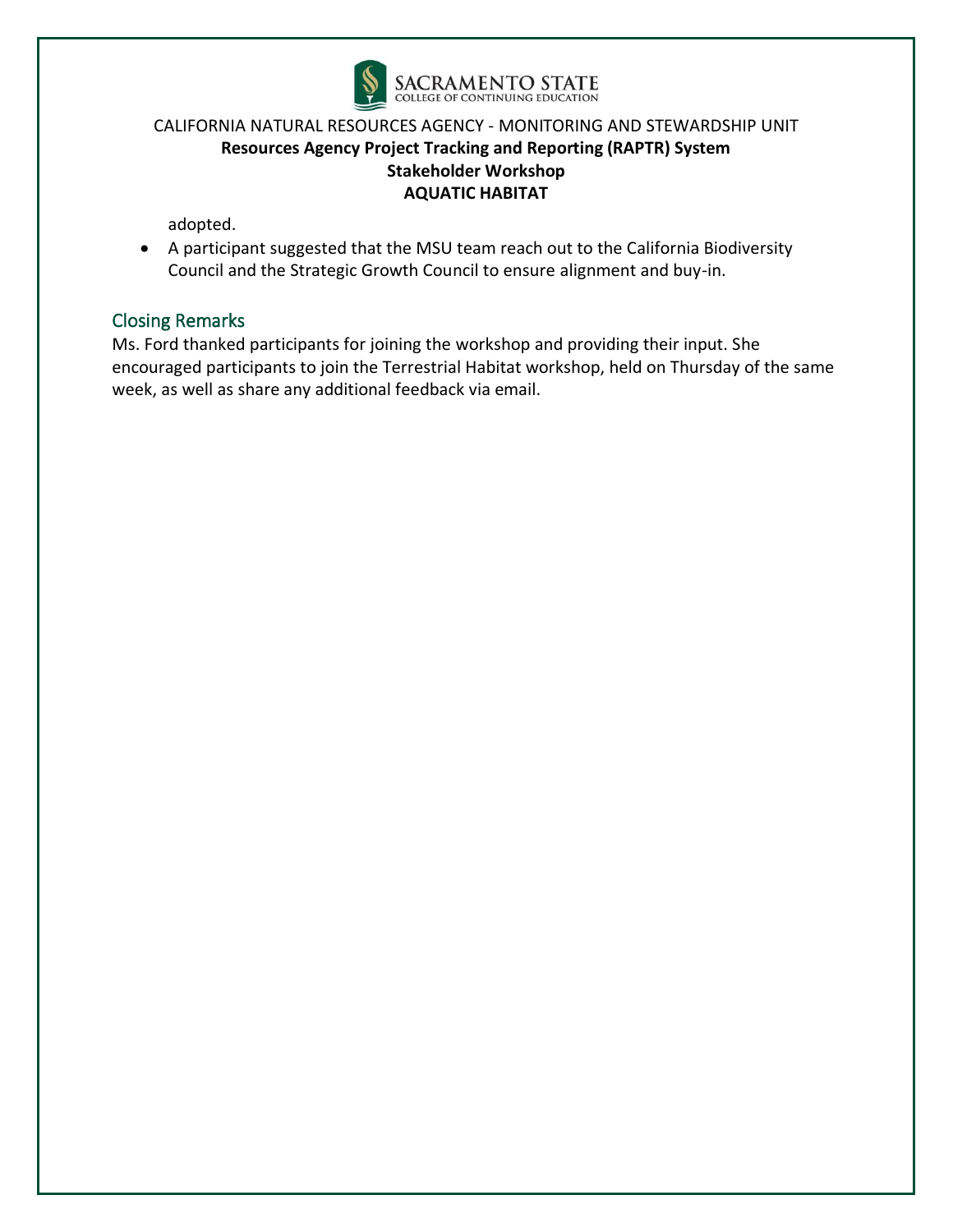

# Appendix 1. Breakout Outcomes: Measuring Project-Level Success and Informing Adaptive Management

| #1 - First Breakout                                                                          |                                                                                                                                                                                                                                                                                                                                                                          |                                                                                                                      |                                                                                                                                                                                        |                                                                                                                                                             |                                                                                                                                                                                                                          |  |  |
|----------------------------------------------------------------------------------------------|--------------------------------------------------------------------------------------------------------------------------------------------------------------------------------------------------------------------------------------------------------------------------------------------------------------------------------------------------------------------------|----------------------------------------------------------------------------------------------------------------------|----------------------------------------------------------------------------------------------------------------------------------------------------------------------------------------|-------------------------------------------------------------------------------------------------------------------------------------------------------------|--------------------------------------------------------------------------------------------------------------------------------------------------------------------------------------------------------------------------|--|--|
|                                                                                              | <b>PROGRAM DESCRIPTION</b>                                                                                                                                                                                                                                                                                                                                               | <b>EVALUATING SUCCESS</b>                                                                                            |                                                                                                                                                                                        | <b>WISHLIST</b>                                                                                                                                             |                                                                                                                                                                                                                          |  |  |
| <b>Program Name</b>                                                                          | <b>Objectives/Goals</b>                                                                                                                                                                                                                                                                                                                                                  | <b>Metrics</b>                                                                                                       | <b>Methodology</b>                                                                                                                                                                     | <b>Desired Metrics</b>                                                                                                                                      | <b>Possible Resources</b>                                                                                                                                                                                                |  |  |
| <b>CDFW Proposition 1</b><br>Delta & Watershed<br><b>Grant Programs</b>                      | Priorities: California<br>Water Action Plan,<br><b>State Wildlife Action</b><br>Plan, Delta<br>Conservation<br>Framework; Wetland<br><b>Grants: Anadromous</b><br>Fish habitat, Coastal<br>Estuaries, Mountain<br>Meadows, Headwaters;<br>Delta Grants:<br>ecosystem restoration,<br>water quality, science<br>to support Delta<br>Science Program &<br>Delta management | Project Acres & linear<br>feet by ecosystem type;<br>wetland health: Level 3<br>varies by project<br>objectives      | EcoAtlas Project tracker<br>data entry is required.<br>Project shapefiles;<br>CRAM, photopoints;<br>Wide range of Level 3:<br>vegetation monitoring,<br>water quality grab<br>samples, | long term response of<br>fish & wildlife<br>populations compared<br>to reference sites;<br>ecosystem function;<br>Program-level rollup of<br>all metrics    | long term population<br>monitoring programs                                                                                                                                                                              |  |  |
| <b>State Water Boards</b><br><b>Wetland Permitting</b><br>(CWA 401 Certification)<br>program | Highest level: (1) No<br>Net Loss of wetland<br>structure and function:<br>(2) Water Quality that<br>supports beneficial<br>uses (3) efficient<br>regulatory/permitting<br>processes                                                                                                                                                                                     | 1) Permit Cycle time 2)<br>Net Loss/Gain of<br>wetlands 3) Water<br>quality Monitoring<br>required through<br>permit | 1) Internal project<br>database 2) EcoAtlas<br>(under development) 3)<br>Various (typically visual<br>inspection except in<br>the case of spill or<br>project upset)                   | 1) Statewide wetland<br>inventory 2) Consistent,<br>cross agency measure<br>of wetland health<br>measure 3) Wetland<br>specific water quality<br>objectives | 1) in development<br>online application<br>system that will<br>facilitate collection of<br>key datapoints (e.g. GIS<br>data on wetland<br>location and type) 2)<br>Continued<br>development of<br>EcoAtlas and expansion |  |  |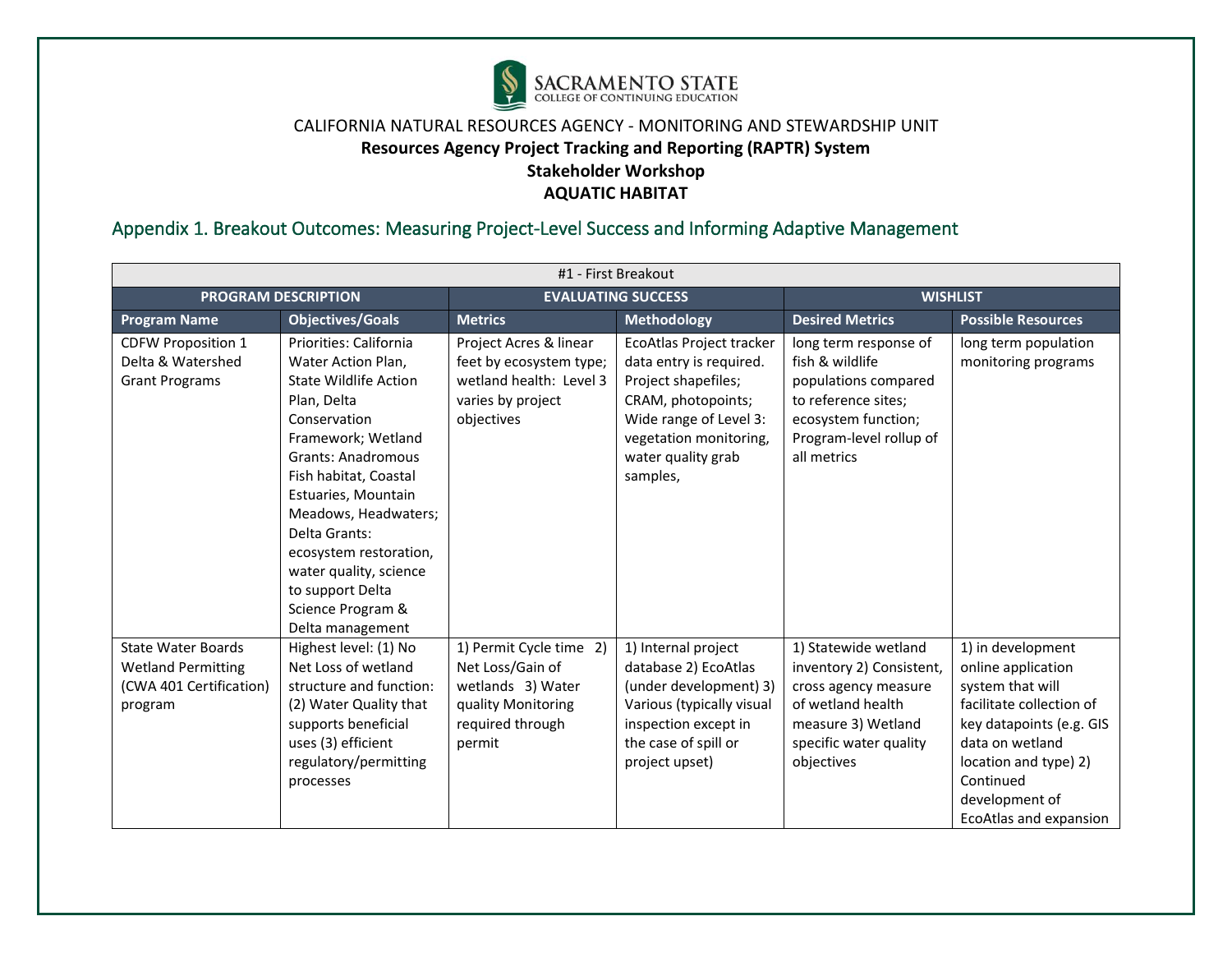

# **Resources Agency Project Tracking and Reporting (RAPTR) System**

**Stakeholder Workshop** 

| #1 - First Breakout                                                                                               |                                                                                              |                                                                                    |                                                                                                                                                                            |                                                                                                                      |                                                                                                                                                                                                                             |  |  |
|-------------------------------------------------------------------------------------------------------------------|----------------------------------------------------------------------------------------------|------------------------------------------------------------------------------------|----------------------------------------------------------------------------------------------------------------------------------------------------------------------------|----------------------------------------------------------------------------------------------------------------------|-----------------------------------------------------------------------------------------------------------------------------------------------------------------------------------------------------------------------------|--|--|
| <b>PROGRAM DESCRIPTION</b>                                                                                        |                                                                                              |                                                                                    | <b>EVALUATING SUCCESS</b>                                                                                                                                                  |                                                                                                                      | <b>WISHLIST</b>                                                                                                                                                                                                             |  |  |
| <b>Program Name</b>                                                                                               | <b>Objectives/Goals</b>                                                                      | <b>Metrics</b>                                                                     | Methodology                                                                                                                                                                | <b>Desired Metrics</b>                                                                                               | <b>Possible Resources</b>                                                                                                                                                                                                   |  |  |
| Delta Stewardship<br>Council Delta Plan<br><b>Performance Measures</b><br>viewperformance.delta<br>council.ca.gov | Coequal Goals of<br>increasing water<br>availability and<br>preserving ecosystem<br>function | 32 performance<br>metrics or indicators to<br>evaluated conditions of<br>the Delta | Metrics are<br>quantifiable with time<br>targets, based on best<br>available science<br>viewperformance.delta<br>council.ca.gov<br>Highly recommend<br>getting independent | Intermediate targets or<br>milestones every 5<br>years to assess how the<br>system is doing and<br>adaptively manage | of use to other<br>agencies<br>Public facing website<br>should be accessible<br>and easy to use for<br>public while also<br>providing enough data,<br>methods, graphs, for<br>technical people<br><b>Environmental Data</b> |  |  |
|                                                                                                                   |                                                                                              |                                                                                    | reviewers from<br>academia to provide<br>feedback                                                                                                                          |                                                                                                                      | Initiative is a data<br>repository portal for<br>many interagency<br>ecological studies. Has<br>data, code, metadata,<br>maps, graphs, for<br>different water quality,<br>fish, plankton, veg,<br>monitoring studies.       |  |  |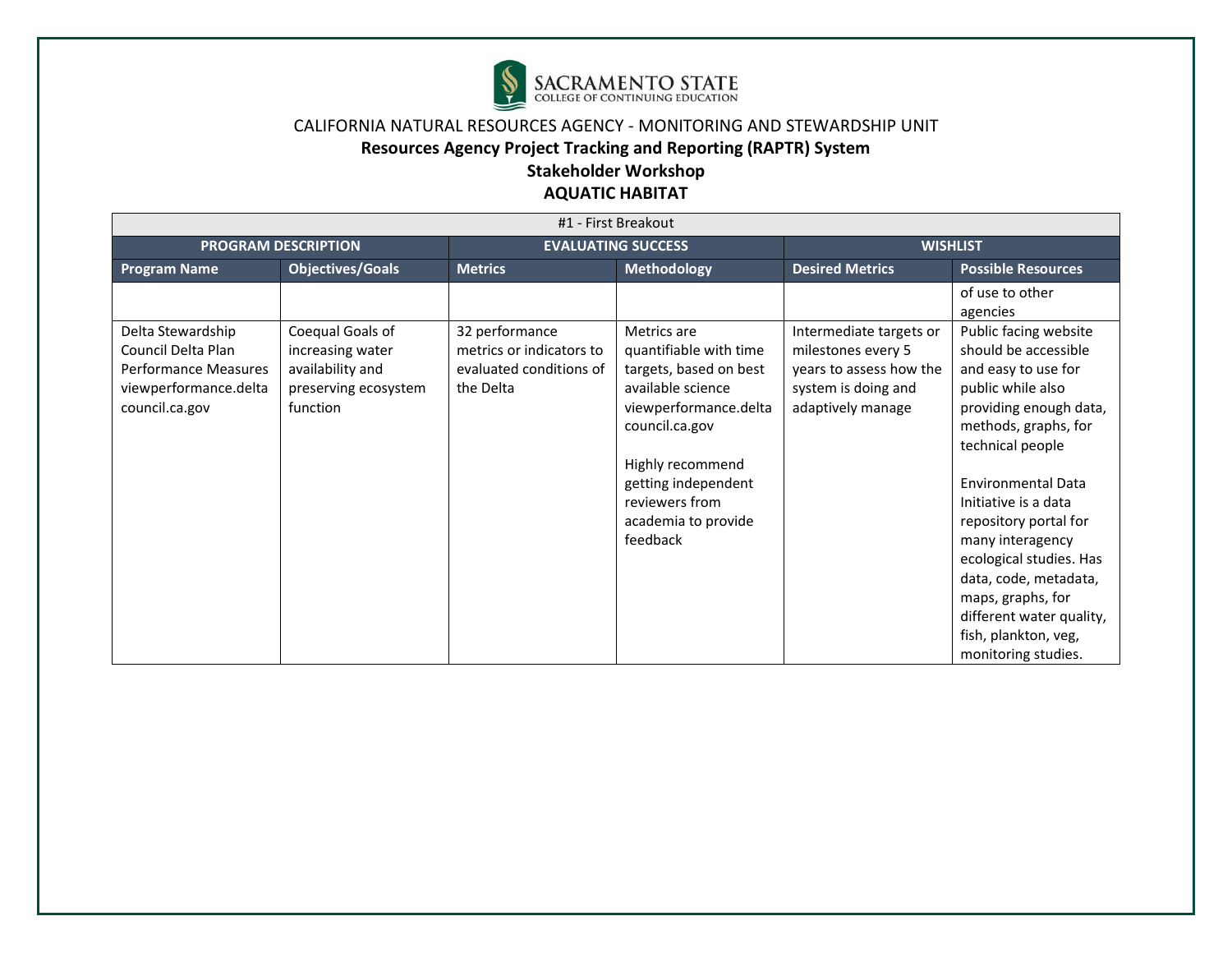

# **Resources Agency Project Tracking and Reporting (RAPTR) System**

# **Stakeholder Workshop**

| #1 - First Breakout                                       |                                                                                                                                                                                                                                                                                                                    |                                                                |                                                                                                                                                   |                                                                                |                                                                                                                  |  |  |
|-----------------------------------------------------------|--------------------------------------------------------------------------------------------------------------------------------------------------------------------------------------------------------------------------------------------------------------------------------------------------------------------|----------------------------------------------------------------|---------------------------------------------------------------------------------------------------------------------------------------------------|--------------------------------------------------------------------------------|------------------------------------------------------------------------------------------------------------------|--|--|
|                                                           | <b>PROGRAM DESCRIPTION</b>                                                                                                                                                                                                                                                                                         |                                                                | <b>EVALUATING SUCCESS</b>                                                                                                                         | <b>WISHLIST</b>                                                                |                                                                                                                  |  |  |
| <b>Program Name</b>                                       | <b>Objectives/Goals</b>                                                                                                                                                                                                                                                                                            | <b>Metrics</b>                                                 | <b>Methodology</b>                                                                                                                                | <b>Desired Metrics</b>                                                         | <b>Possible Resources</b>                                                                                        |  |  |
| Dutch Slough Tidal<br><b>Marsh Restoration</b><br>Project | Benefit native species<br>by re-establishing a<br>natural ecological<br>network, especially for<br>Delta species currently<br>in decline Contribute to<br>scientific<br>understanding of<br>ecological restoration<br>in the Delta Provide<br>shoreline access,<br>education, and<br>recreational<br>opportunities | wetland function and<br>health, species specific<br>monitoring | various, water quality,<br>soil formation.<br>vegetation<br>establishment, carbon<br>flux, aquatic and<br>terrestrial species,<br>monitoring, etc | long term marsh<br>development trajectory<br>and species diversity<br>tracking | partnering with long<br>term monitoring<br>programs, monitoring<br>grants, leverage<br>publicly available data   |  |  |
| Dutch Slough Tidal<br><b>Marsh Restoration</b><br>Project |                                                                                                                                                                                                                                                                                                                    |                                                                | eDNA quantification,<br>push net and high def<br>imagery, beach seine at<br>installed concrete<br>ramps                                           |                                                                                |                                                                                                                  |  |  |
| <b>State Water Board</b><br>Nonpoint Source<br>Program    | Funding mechanism for<br>projects that reduce<br>non-point sources of<br>pollution through<br>implementation of<br>watershed-based water<br>quality plans                                                                                                                                                          | Pollutant Load<br>Reduction                                    | Calculated using EPA<br>models                                                                                                                    | <b>Restoration success</b><br>Metrics (i.e. did we get<br>our money's worth)   | Partnering with U.S.<br>EPA on Greater use of<br><b>Federal Grant</b><br><b>Reporting and Tracking</b><br>System |  |  |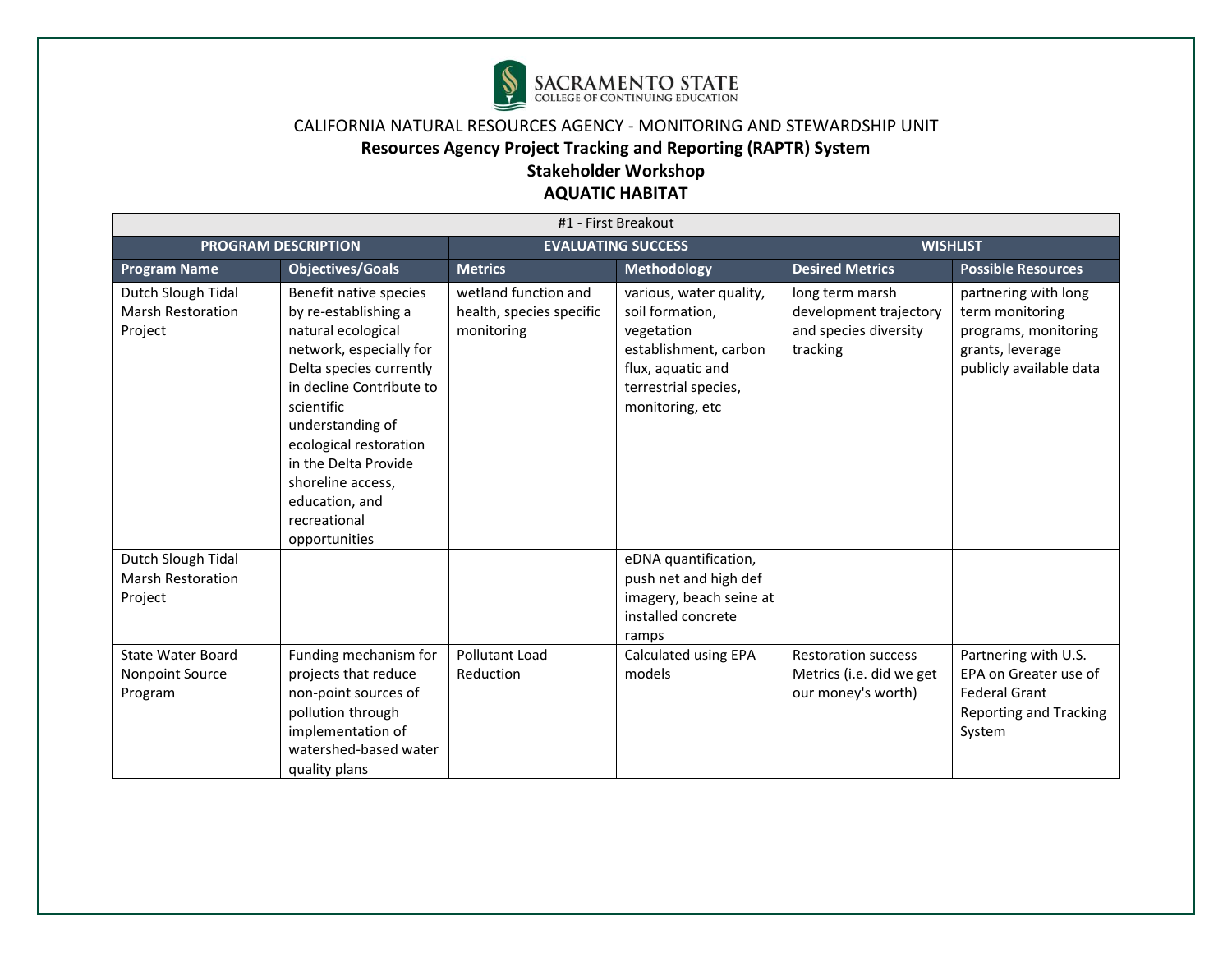

# **Resources Agency Project Tracking and Reporting (RAPTR) System**

# **Stakeholder Workshop**

| #1 - First Breakout        |                                                                                                                                                                           |                                                                 |                           |                                                                                                                                                                                                                          |                           |  |  |  |
|----------------------------|---------------------------------------------------------------------------------------------------------------------------------------------------------------------------|-----------------------------------------------------------------|---------------------------|--------------------------------------------------------------------------------------------------------------------------------------------------------------------------------------------------------------------------|---------------------------|--|--|--|
| <b>PROGRAM DESCRIPTION</b> |                                                                                                                                                                           |                                                                 | <b>EVALUATING SUCCESS</b> | <b>WISHLIST</b>                                                                                                                                                                                                          |                           |  |  |  |
| <b>Program Name</b>        | <b>Objectives/Goals</b>                                                                                                                                                   | <b>Metrics</b>                                                  | Methodology               | <b>Desired Metrics</b>                                                                                                                                                                                                   | <b>Possible Resources</b> |  |  |  |
| Multi-Benefit levees       | Develop waterside<br>levee habitat<br>(riparian/SRA) to<br>benefit native fish<br>species by moving<br>levee prisms landward<br>and creating waterside<br>habitat benches | Fish species presence,<br>community structure.<br>water quality |                           | species present, change<br>over time, locations,<br>water quality, relative<br>quantity of different<br>fish species across<br>enhanced habitat,<br>standard rip rapped<br>levee slopes, open<br>channel, natural areas. |                           |  |  |  |

| #2 - First Breakout                                                                   |                                                                                                                                |                                                                    |                                                                                                                                      |                                                                                                                                                         |                                                                                                                                               |  |  |
|---------------------------------------------------------------------------------------|--------------------------------------------------------------------------------------------------------------------------------|--------------------------------------------------------------------|--------------------------------------------------------------------------------------------------------------------------------------|---------------------------------------------------------------------------------------------------------------------------------------------------------|-----------------------------------------------------------------------------------------------------------------------------------------------|--|--|
|                                                                                       | <b>PROGRAM DESCRIPTION</b>                                                                                                     |                                                                    | <b>EVALUATING SUCCESS</b>                                                                                                            | <b>WISHLIST</b>                                                                                                                                         |                                                                                                                                               |  |  |
| <b>Program Name</b>                                                                   | Objectives/Goals                                                                                                               | <b>Metrics</b>                                                     | <b>Methodology</b>                                                                                                                   | <b>Desired Metrics</b>                                                                                                                                  | <b>Possible Resources</b>                                                                                                                     |  |  |
| Coastal Conservancy<br><b>Wetland Condition</b><br>Assessment - Level 2<br>Monitoring | To assess the overall<br>condition of all<br>voluntarily restored<br>wetland habitats<br>funded by the Coastal<br>Conservancy. | Hydrology, Buffer,<br>Vegetation, &<br>Structural<br>Heterogeneity | <b>CRAM</b>                                                                                                                          | Wishlist: More<br>agencies, including<br>regulatory and funding,<br>requiring CRAM to<br>make better<br>comparisons across<br>agencies                  | cramwetlands.org; http<br>s://www.mywaterquali<br>ty.ca.gov/monitoring c<br>ouncil/wetland workgr<br>oup/docs/cram_bull.pd<br>f; ecoatlas.org |  |  |
| Southern California<br><b>Wetlands Recovery</b><br>Project - Level 1<br>Monitoring    | To monitor and track<br>changes in wetland<br>location, size, and<br>habitat types across<br>Southern California               | Wetland area                                                       | <b>USFWS National</b><br>Wetland Inventory;<br>new mapping project<br>with SFEI (funded by<br>OPC); & Project Tracker<br>on EcoAtlas | Wishlist: More up-to-<br>date, available mapping<br>data; more agencies<br>requiring projects to be<br>uploaded to EcoAtlas's<br><b>Project Tracker</b> | https://ptrack.ecoatlas.<br>org/                                                                                                              |  |  |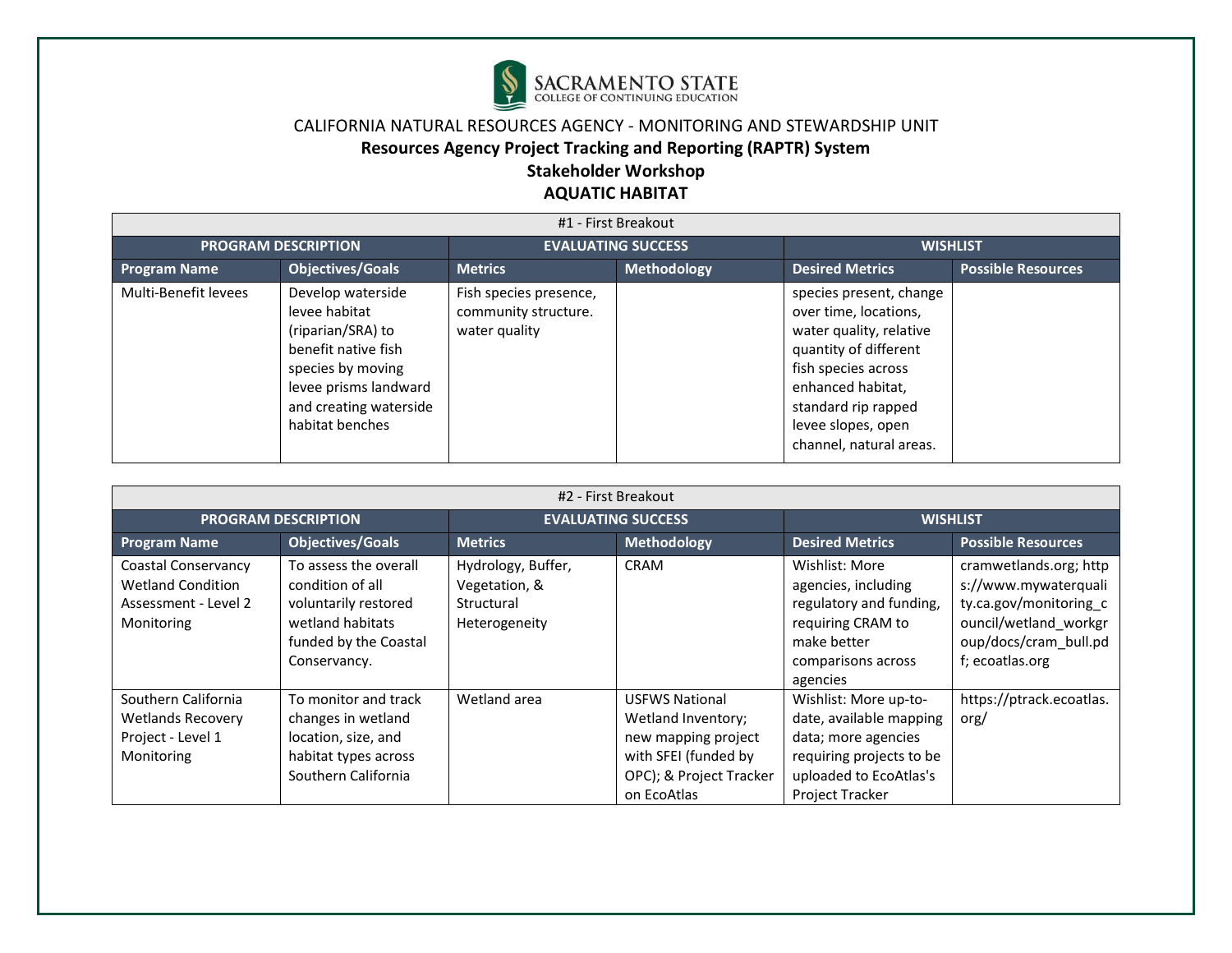

# **Resources Agency Project Tracking and Reporting (RAPTR) System**

# **Stakeholder Workshop**

| #2 - First Breakout                                                                |                                                                                                                                                       |                                                                                                                                         |                    |                                                                                                                                                                                                                                                             |                                                                                                                                                          |  |  |
|------------------------------------------------------------------------------------|-------------------------------------------------------------------------------------------------------------------------------------------------------|-----------------------------------------------------------------------------------------------------------------------------------------|--------------------|-------------------------------------------------------------------------------------------------------------------------------------------------------------------------------------------------------------------------------------------------------------|----------------------------------------------------------------------------------------------------------------------------------------------------------|--|--|
|                                                                                    | <b>PROGRAM DESCRIPTION</b>                                                                                                                            | <b>EVALUATING SUCCESS</b>                                                                                                               |                    | <b>WISHLIST</b>                                                                                                                                                                                                                                             |                                                                                                                                                          |  |  |
| <b>Program Name</b>                                                                | <b>Objectives/Goals</b>                                                                                                                               | <b>Metrics</b>                                                                                                                          | <b>Methodology</b> | <b>Desired Metrics</b>                                                                                                                                                                                                                                      | <b>Possible Resources</b>                                                                                                                                |  |  |
| Parks, Statewide Bond<br>Office (SBO)                                              | Monitor bond funding<br>and spending by<br>program.                                                                                                   | Cash balances, semi-<br>annual spending<br>reports, individual<br>program/project<br>monitoring.                                        | <b>ABCRS</b>       | Ability to track<br>spending more<br>accurately, monitor<br>progress and diversity<br>of programs, observe<br>"big picture"<br>milestones in<br>programs, and post-<br>program monitoring,<br>integration with ABCRS<br>to avoid duplicative<br>data entry. |                                                                                                                                                          |  |  |
| Southern California<br><b>Wetlands Recovery</b><br>Project - Level 3<br>Monitoring | To monitor changes in<br>So Cal wetland function<br>in the face of sea level<br>rise in a standardized<br>manner across state<br>and federal agencies | <b>Resilience metrics:</b><br>wetland elevation,<br>accretion,<br>erosion/shoreline<br>progradation, water<br>levels, vegetation shifts | <b>TBD</b>         | Wishlist: Follow SF<br>WRMP model of<br>monitoring resilience<br>metrics at a network of<br>reference sites and<br>restoration sites;<br>agreement across<br>agencies to require/use<br>resilience metrics in<br>wetland projects &<br>permits              | https://www.sfestuary.<br>org/wrmp/#:~:text=The<br>%20charge%20of%20th<br>e%20Wetlands, volunta<br>ry%20tidal%20wetland<br>%20restoration%20proj<br>ects |  |  |

| #3 - First Breakout        |                         |                         |                           |                        |                         |  |  |
|----------------------------|-------------------------|-------------------------|---------------------------|------------------------|-------------------------|--|--|
| <b>PROGRAM DESCRIPTION</b> |                         |                         | <b>EVALUATING SUCCESS</b> |                        | <b>WISHLIST</b>         |  |  |
| <b>Program Name</b>        | <b>Objectives/Goals</b> | <b>Metrics</b>          | Methodology               | <b>Desired Metrics</b> | Possible Resources      |  |  |
| <b>CVFPP Conservation</b>  | Promote dynamic         | floodplain inundation - | acres or miles of         | widely agreed-upon,    | coordination with other |  |  |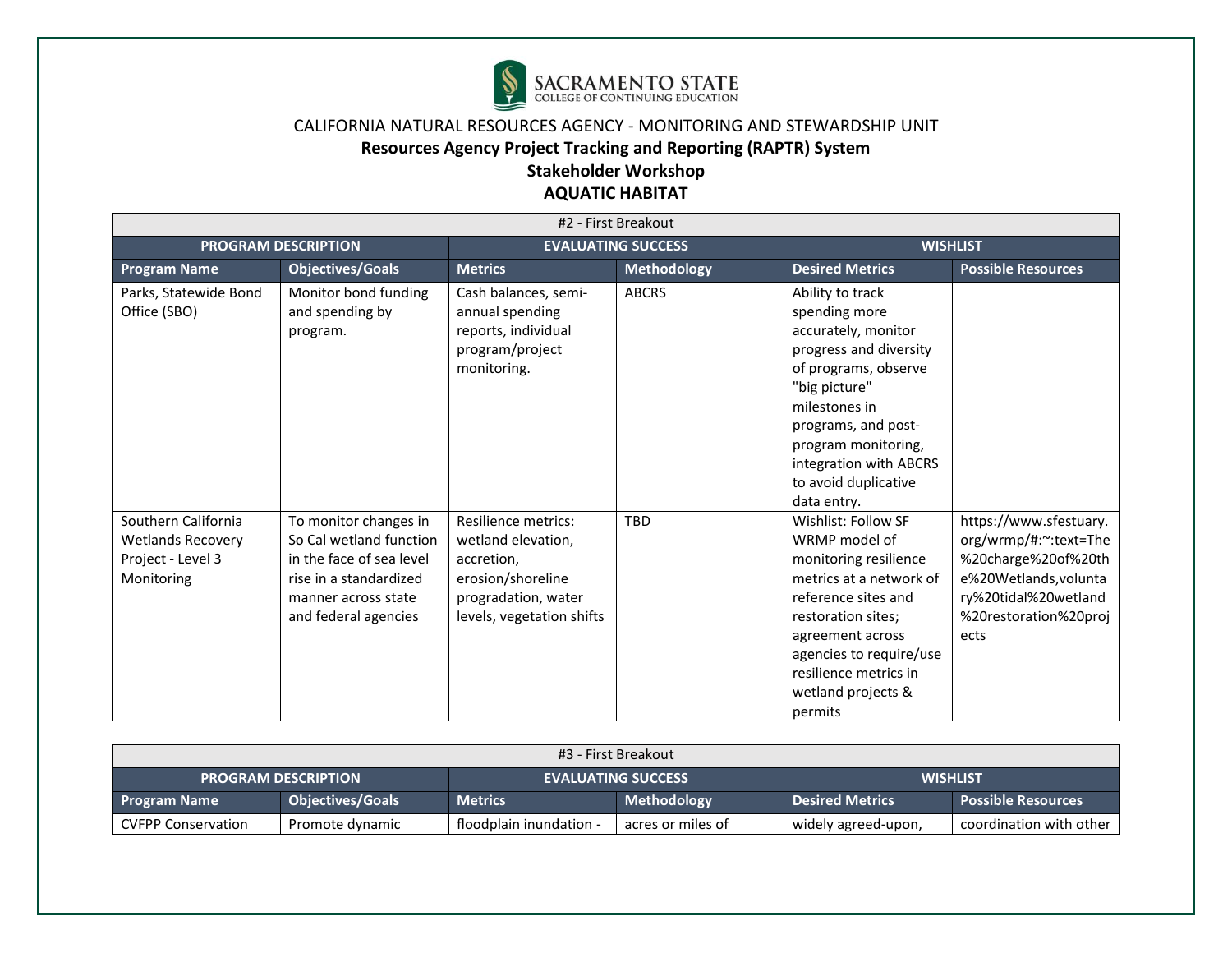

| #3 - First Breakout                                           |                                                                                                                                                                                                                                                                                                                                     |                                                                                                                                                                       |                                                                                                                                                                                                                                                                                                           |                                                                                                                                                                                                                                                                                                                        |                                                                                                                                                                                                       |  |  |
|---------------------------------------------------------------|-------------------------------------------------------------------------------------------------------------------------------------------------------------------------------------------------------------------------------------------------------------------------------------------------------------------------------------|-----------------------------------------------------------------------------------------------------------------------------------------------------------------------|-----------------------------------------------------------------------------------------------------------------------------------------------------------------------------------------------------------------------------------------------------------------------------------------------------------|------------------------------------------------------------------------------------------------------------------------------------------------------------------------------------------------------------------------------------------------------------------------------------------------------------------------|-------------------------------------------------------------------------------------------------------------------------------------------------------------------------------------------------------|--|--|
|                                                               | <b>PROGRAM DESCRIPTION</b>                                                                                                                                                                                                                                                                                                          | <b>EVALUATING SUCCESS</b>                                                                                                                                             |                                                                                                                                                                                                                                                                                                           |                                                                                                                                                                                                                                                                                                                        | <b>WISHLIST</b>                                                                                                                                                                                       |  |  |
| <b>Program Name</b>                                           | <b>Objectives/Goals</b>                                                                                                                                                                                                                                                                                                             | <b>Metrics</b>                                                                                                                                                        | <b>Methodology</b>                                                                                                                                                                                                                                                                                        | <b>Desired Metrics</b>                                                                                                                                                                                                                                                                                                 | <b>Possible Resources</b>                                                                                                                                                                             |  |  |
| Strategy                                                      | hydrologic and geologic<br>ecological processes -<br>Improve quality,<br>quantity, connectivity,<br>and diversity of<br>floodplain and riparian<br>habitats - Contribute to<br>recovery and<br>sustainability of native<br>species and overall<br>biotic community<br>diversity'                                                    | Riverine geomorphic<br>processes - SRA cover -<br>Riparian vegetation -<br>Marsh and wetland -<br>Revetment - Levees -<br>Fish passage barriers -<br>Invasive plants' | inundated floodplain,<br>natural and riparian-<br>lined bank, SRA cover,<br>riparian vegetation,<br>marsh/wetlands,<br>invasive plants; # of fish<br>passage barriers'                                                                                                                                    | scientifically supported<br>metrics for habitat<br>quality, connectivity,<br>diversity - species-<br>specific metrics (??)'                                                                                                                                                                                            | agencies' efforts (e.g.<br>CDFW) and use of their<br>data sets'                                                                                                                                       |  |  |
| CA SWAP (State<br><b>Wildlife Action Plan</b><br>2015 Update) | The tracking system<br>has been on the top of<br>our wish list, exactly<br>the level addressed in<br>CNRA, SWAP is<br>statewide but regional<br>level conservation<br>strategy blueprint<br>Regional goals are<br>summarized into three<br>state goals that are<br>integrated into the<br><b>CNRA CA Biodiversity</b><br>Initiative | we have been working<br>with a few grant<br>programs to try<br>creating such a<br>database                                                                            | We have mid-level<br>standardized indicators<br>and SMART goals<br>/objectives/strategies/<br>actions items.<br>(biotic/abiotic)<br>standardizing<br>language/process.<br>We also have Chapter 8<br>dedicated for adaptive<br>management and all<br>the high-level<br>performance<br>metrics/items listed | Metrics discussed<br>earlier today could be<br>nested into our mid<br>and high levels, they<br>were pretty consistent<br>to our efforts, grad to<br>see that. Those<br>indicators are tied to<br>our regional goals,<br>those goals are further<br>tied to CA/Federal<br>Climate Change<br><b>Adaptation Strategy.</b> | As all the conservation<br>efforts across the<br>states would<br>potentially advance our<br>efforts, connecting the<br>dots of individual<br>efforts to SWAP and<br>vice versa is super<br>important. |  |  |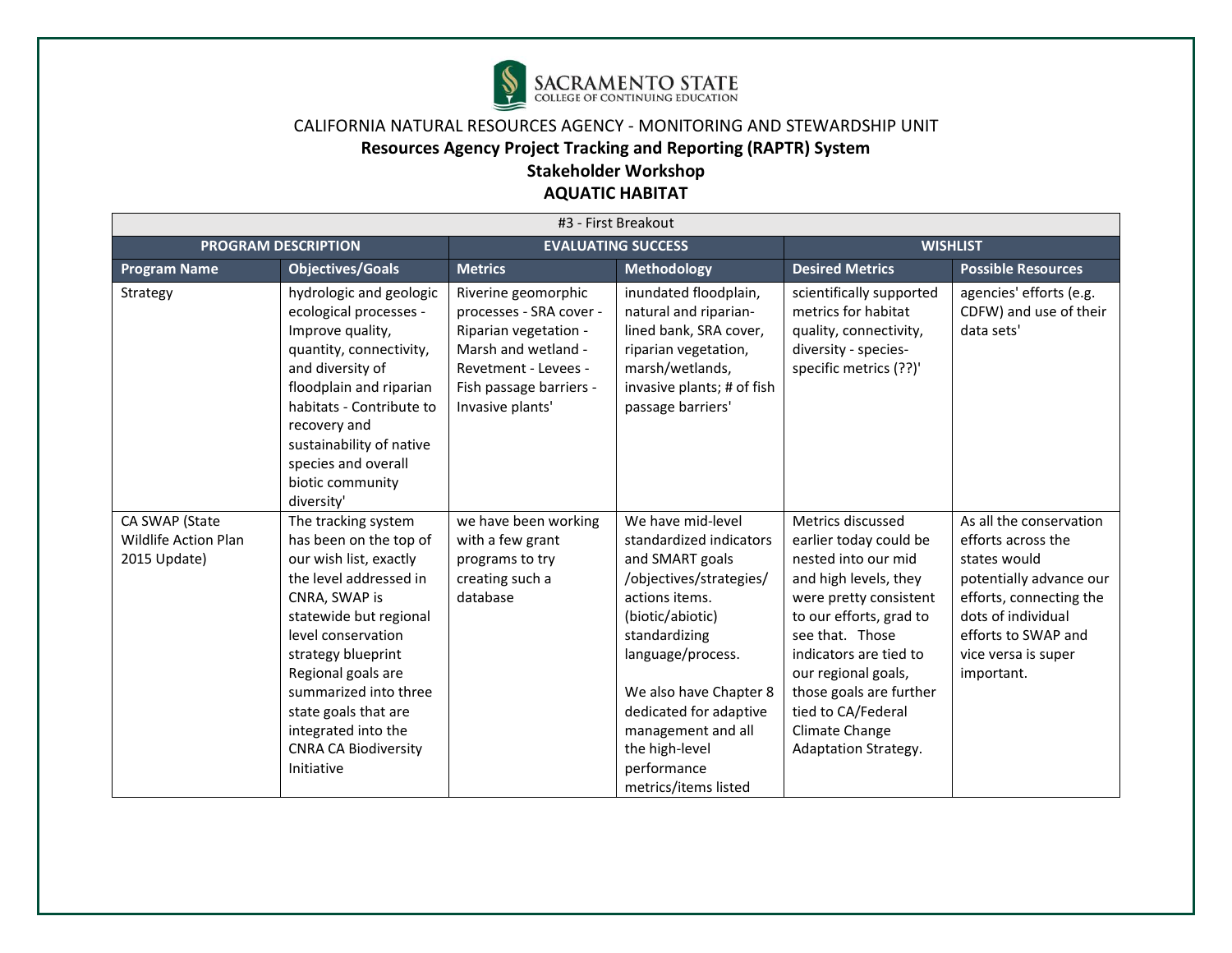

# **Resources Agency Project Tracking and Reporting (RAPTR) System**

# **Stakeholder Workshop**

| #3 - First Breakout                                                                               |                                                                                                                                                                                                                                                                                          |                                                                                                                                      |                                                                                                                                                                                                                          |                                                                                                                                   |                                                                                             |  |  |
|---------------------------------------------------------------------------------------------------|------------------------------------------------------------------------------------------------------------------------------------------------------------------------------------------------------------------------------------------------------------------------------------------|--------------------------------------------------------------------------------------------------------------------------------------|--------------------------------------------------------------------------------------------------------------------------------------------------------------------------------------------------------------------------|-----------------------------------------------------------------------------------------------------------------------------------|---------------------------------------------------------------------------------------------|--|--|
|                                                                                                   | <b>PROGRAM DESCRIPTION</b>                                                                                                                                                                                                                                                               | <b>EVALUATING SUCCESS</b>                                                                                                            |                                                                                                                                                                                                                          |                                                                                                                                   | <b>WISHLIST</b>                                                                             |  |  |
| <b>Program Name</b>                                                                               | <b>Objectives/Goals</b>                                                                                                                                                                                                                                                                  | <b>Metrics</b>                                                                                                                       | <b>Methodology</b>                                                                                                                                                                                                       | <b>Desired Metrics</b>                                                                                                            | <b>Possible Resources</b>                                                                   |  |  |
| <b>DWR Riverine</b><br>Stewardship - Urban<br><b>Streams Restoration</b><br>Program               | Provides grants to local<br>communities for<br>projects to reduce<br>flooding, erosion, and<br>associated property<br>damage; restore,<br>enhance, or protect the<br>natural ecological<br>values of streams; and<br>promote community<br>involvement.<br>education, and<br>stewardship. | Project completion LF<br>of streambank<br>enhanced/restore LF of<br>erosion-controlled<br>Acres of wetlands<br>created/improved Etc. | Largely limited to the<br>dimension of<br>completed habitat<br>improvements and<br>flood<br>repairs. Performance<br>monitoring metrics<br>may be developed by<br>funding recipients on a<br>project by project<br>basis. | Ecological and<br>hydrological<br>performance metrics to<br>show return on<br>investment.<br>(Bioassessment or<br>CRAM)           | coordination with other<br>agencies' efforts (e.g.,<br>CDFW) and use of their<br>data sets' |  |  |
| <b>DWR Riverine</b><br>Stewardship - San<br>Joaquin Fish Population<br><b>Enhancement Program</b> | The San Joaquin Fish<br>Population<br><b>Enhancement Program</b><br>implements grant<br>projects that benefit<br>native fish populations,<br>with a focus on salmon<br>and steelhead in the<br>lower San Joaquin River<br>watershed.                                                     | Project Completion:<br>Dimensions of specific<br>habitat types created,<br>restored, or improved                                     | DWR tracks project<br>completion, including<br>the areas/dimensions<br>of habitat elements.<br>Performance<br>monitoring metrics are<br>developed by funding<br>recipients.                                              | Fluvial geomorphic<br>changes, spawning<br>productivity, long-term<br>temperature, primary<br>and secondary<br>productivity, etc. | coordination with other<br>agencies' efforts (e.g.,<br>CDFW) and use of their<br>data sets' |  |  |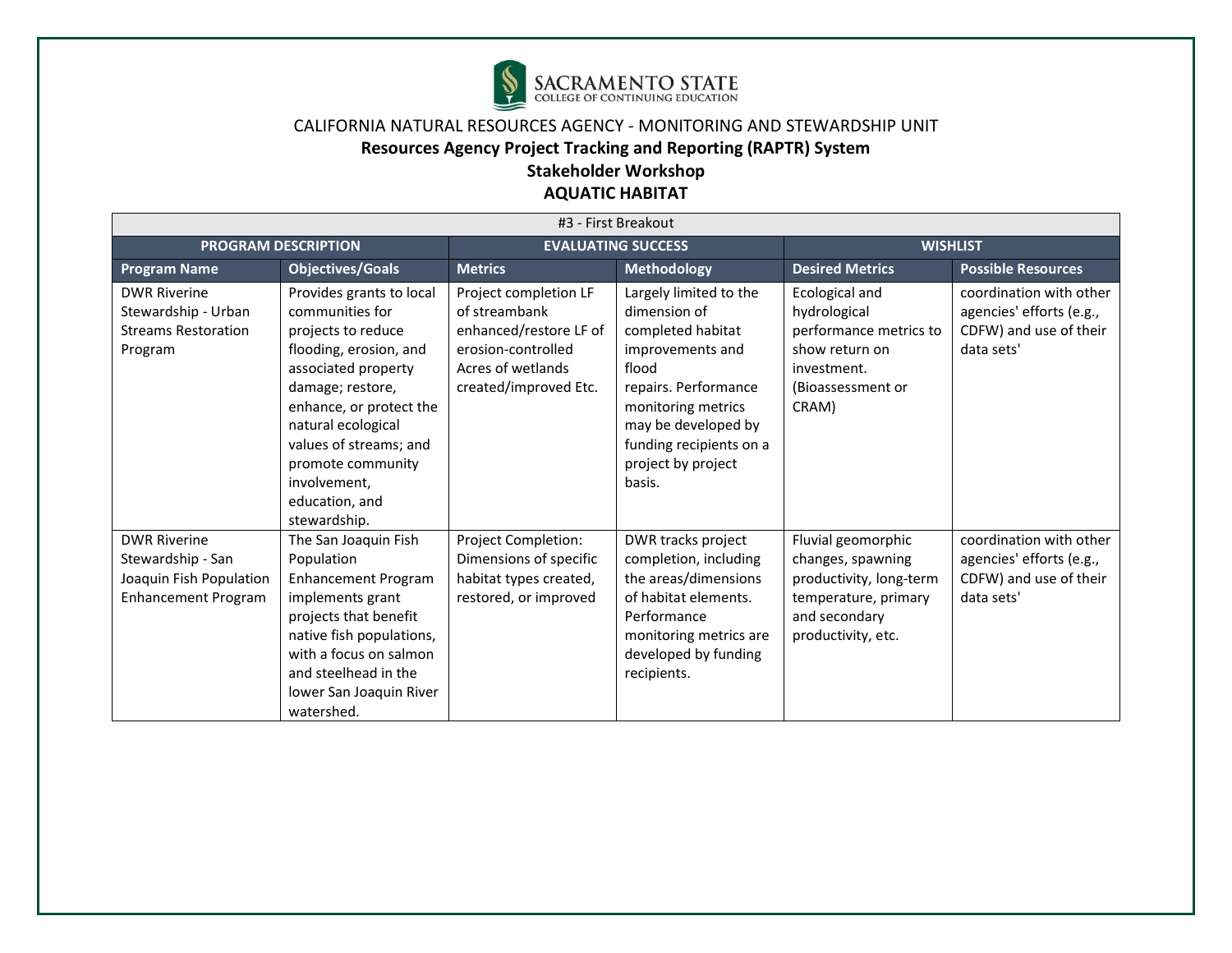

# **Resources Agency Project Tracking and Reporting (RAPTR) System**

# **Stakeholder Workshop**

| #3 - First Breakout                            |                                                                                                                                                              |                                                                                                                    |                                                                                                                                                            |                                                                                                                                   |                                                                                                                                                    |  |  |  |
|------------------------------------------------|--------------------------------------------------------------------------------------------------------------------------------------------------------------|--------------------------------------------------------------------------------------------------------------------|------------------------------------------------------------------------------------------------------------------------------------------------------------|-----------------------------------------------------------------------------------------------------------------------------------|----------------------------------------------------------------------------------------------------------------------------------------------------|--|--|--|
| <b>PROGRAM DESCRIPTION</b>                     |                                                                                                                                                              | <b>EVALUATING SUCCESS</b>                                                                                          |                                                                                                                                                            | <b>WISHLIST</b>                                                                                                                   |                                                                                                                                                    |  |  |  |
| <b>Program Name</b>                            | <b>Objectives/Goals</b>                                                                                                                                      | Methodology<br><b>Metrics</b>                                                                                      |                                                                                                                                                            | <b>Desired Metrics</b>                                                                                                            | <b>Possible Resources</b>                                                                                                                          |  |  |  |
| <b>State Water Board's</b><br>Cannabis Program | Development of<br>instream flow and<br>water quality related<br>requirements to ensure<br>cultivation does<br>not negatively<br>impact aquatic<br>ecosystems | 1. Instream flow<br>requirements for<br>surface water<br>diversions<br>2. Discharge<br>prohibition<br>requirements | 1. Online tool to tell<br>cultivators whether<br>they can divert on<br>given day and diversion<br>records<br>2. Monitoring and<br><b>Reporting Program</b> | Evaluating<br>groundwater diversion<br>impacts on surface<br>water to determine<br>need for groundwater<br>diversion restrictions | Develop statewide<br>mapping tool to<br>identify locations with<br>high probability of<br>significant<br>groundwater/surface<br>water connectivity |  |  |  |

| #4 - First Breakout                                                                  |                                                                                                                                           |                                                                                                                                                         |                                                                                       |                                                                                                                 |                                                                                                                                                                                               |  |  |
|--------------------------------------------------------------------------------------|-------------------------------------------------------------------------------------------------------------------------------------------|---------------------------------------------------------------------------------------------------------------------------------------------------------|---------------------------------------------------------------------------------------|-----------------------------------------------------------------------------------------------------------------|-----------------------------------------------------------------------------------------------------------------------------------------------------------------------------------------------|--|--|
| <b>PROGRAM DESCRIPTION</b>                                                           |                                                                                                                                           |                                                                                                                                                         | <b>EVALUATING SUCCESS</b>                                                             | <b>WISHLIST</b>                                                                                                 |                                                                                                                                                                                               |  |  |
| <b>Program Name</b>                                                                  | <b>Objectives/Goals</b>                                                                                                                   | <b>Metrics</b>                                                                                                                                          | Methodology                                                                           | <b>Desired Metrics</b>                                                                                          | <b>Possible Resources</b>                                                                                                                                                                     |  |  |
| Forest Inventory and<br>Analysis (FIA)                                               | Monitor and track<br>changes in forest<br>conditions                                                                                      | Plot data Condition<br>data Tree/Vegetation<br>data                                                                                                     | https://www.fia.fs.fed.<br>us/library/field-guides-<br>methods-proc/                  | Additional information<br>on the timing, location,<br>area and amount of<br>material burned in piles            |                                                                                                                                                                                               |  |  |
| State Water Board's<br>Surface Water Ambient<br><b>Monitoring Program</b><br>(SWAMP) | To assess, restore and<br>protect the health and<br>overall ecological<br>condition of California's<br>wadable streams and<br>tributaries | California Stream<br>Condition Index (CSCI),<br>Algal Stream Condition<br>Index (ASCI), Physical<br>Habitat (PHAB) Index of<br>Physical Integrity (IPI) | https://www.waterboa<br>rds.ca.gov/water issue<br>s/programs/swamp/bio<br>assessment/ | Stressor-specific<br>metrics or indices that<br>might help diagnose<br>the cause(s) of<br>biological impairment | California<br>Environmental<br><b>Exchange Network</b><br>(CEDEN), California<br>Data Exchange Center<br>(CDEC), National<br><b>Hydrography Dataset</b><br>(NHD), Bioassessment<br>Scores Map |  |  |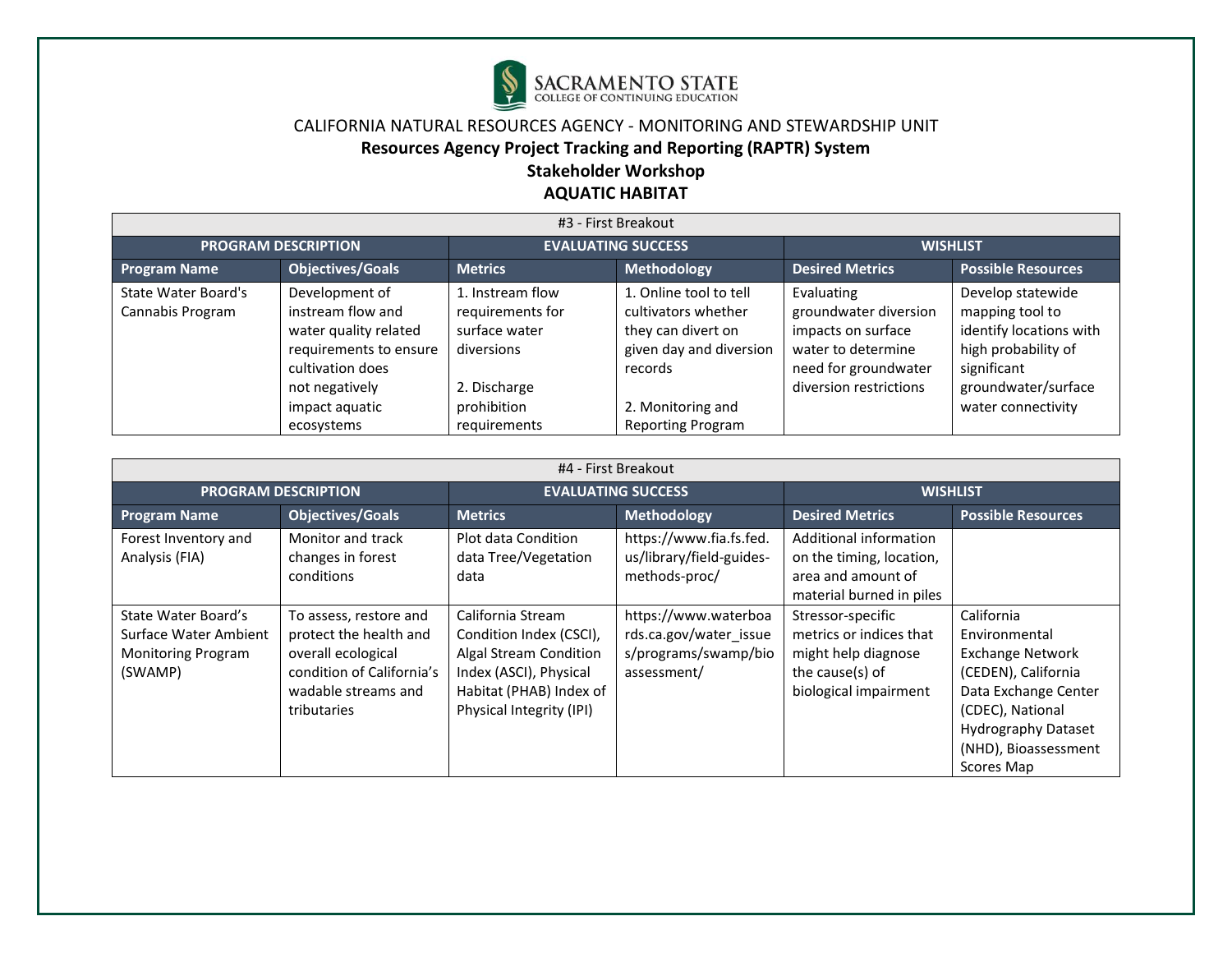

# **Resources Agency Project Tracking and Reporting (RAPTR) System**

# **Stakeholder Workshop**

| #4 - First Breakout                                                                 |                                                                                                                                                                                     |                                                                                                                                                               |                                                                                                |                                                                                                          |                                                                                                                                                                                                                                         |  |  |
|-------------------------------------------------------------------------------------|-------------------------------------------------------------------------------------------------------------------------------------------------------------------------------------|---------------------------------------------------------------------------------------------------------------------------------------------------------------|------------------------------------------------------------------------------------------------|----------------------------------------------------------------------------------------------------------|-----------------------------------------------------------------------------------------------------------------------------------------------------------------------------------------------------------------------------------------|--|--|
|                                                                                     | <b>PROGRAM DESCRIPTION</b>                                                                                                                                                          | <b>EVALUATING SUCCESS</b>                                                                                                                                     |                                                                                                | <b>WISHLIST</b>                                                                                          |                                                                                                                                                                                                                                         |  |  |
| <b>Program Name</b>                                                                 | <b>Objectives/Goals</b>                                                                                                                                                             | <b>Metrics</b>                                                                                                                                                | <b>Methodology</b>                                                                             | <b>Desired Metrics</b>                                                                                   | <b>Possible Resources</b>                                                                                                                                                                                                               |  |  |
| <b>Fisheries Restoration</b><br>Grant Program (FRGP)                                | Fund actions that will<br>recovery endangered<br>and threatened<br>salmonids                                                                                                        | <b>NOAA Performance</b><br>Measures,<br>implementation<br>Monitoring, and<br>Monitoring<br>Effectiveness of<br>salmonid habitat<br><b>Restoration (MESHR)</b> | Monitoring<br>Effectiveness of<br>salmonid habitat<br>Restoration is also a<br>methodology     | We also use grantee<br>proposed deliverables<br>to measure if the<br>project accomplished<br>their goal. | FRGP uses a<br><b>WebGrants Database</b><br>with 40 years of grant<br>data.                                                                                                                                                             |  |  |
| Environmental<br>Enhancement and<br><b>Mitigation Program</b>                       | Monitor changes in<br>channel stability and<br>erosion rates, water<br>quality impacts                                                                                              | long profile, channel<br>cross sections                                                                                                                       |                                                                                                | More satellite or drone<br>derived metrics, to<br>more easily repeat<br>measurements                     |                                                                                                                                                                                                                                         |  |  |
| River Parkways<br>Program                                                           | Evaluate changes in<br>ground water levels<br>and supply<br>Improve or restore<br>riverine or riparian<br>habitat<br>Mitigate for the loss of,<br>or detriment to<br>resource lands | ground water levels,<br>water availability in<br>meadows<br>Acres of invasive<br>removal along<br>waterways and remain<br>removed                             | Before-after-control-<br>impact (BACI)<br>Intensely monitored<br>Watersheds (IMWs)             |                                                                                                          | MESHR has 16 years of<br>effectiveness<br>monitoring for FRGP<br>funded projects<br>(https://www.calfish.or<br>g/ProgramsData/Conse<br>rvationandManagemen<br>t/RestorationProjects/t<br>abid/500/Agg1618_Sel<br>ectTab/4/Default.aspx) |  |  |
| Sierra Meadows<br>Partnership (SMP) is<br>developing a<br><b>Monitoring Program</b> | Consistent and<br>comparable metrics to<br>evaluate meadow<br>protection and<br>restoration across the<br>Sierra                                                                    | includes metrics<br>related to hydrology,<br>geomorphology,<br>aquatic habitat,<br>vegetation, soils,<br>wildlife, carbon                                     | In development, but<br>info<br>here: https://www.sier<br>rameadows.org/resear<br>ch-monitoring | carbon sequestration<br>rates                                                                            |                                                                                                                                                                                                                                         |  |  |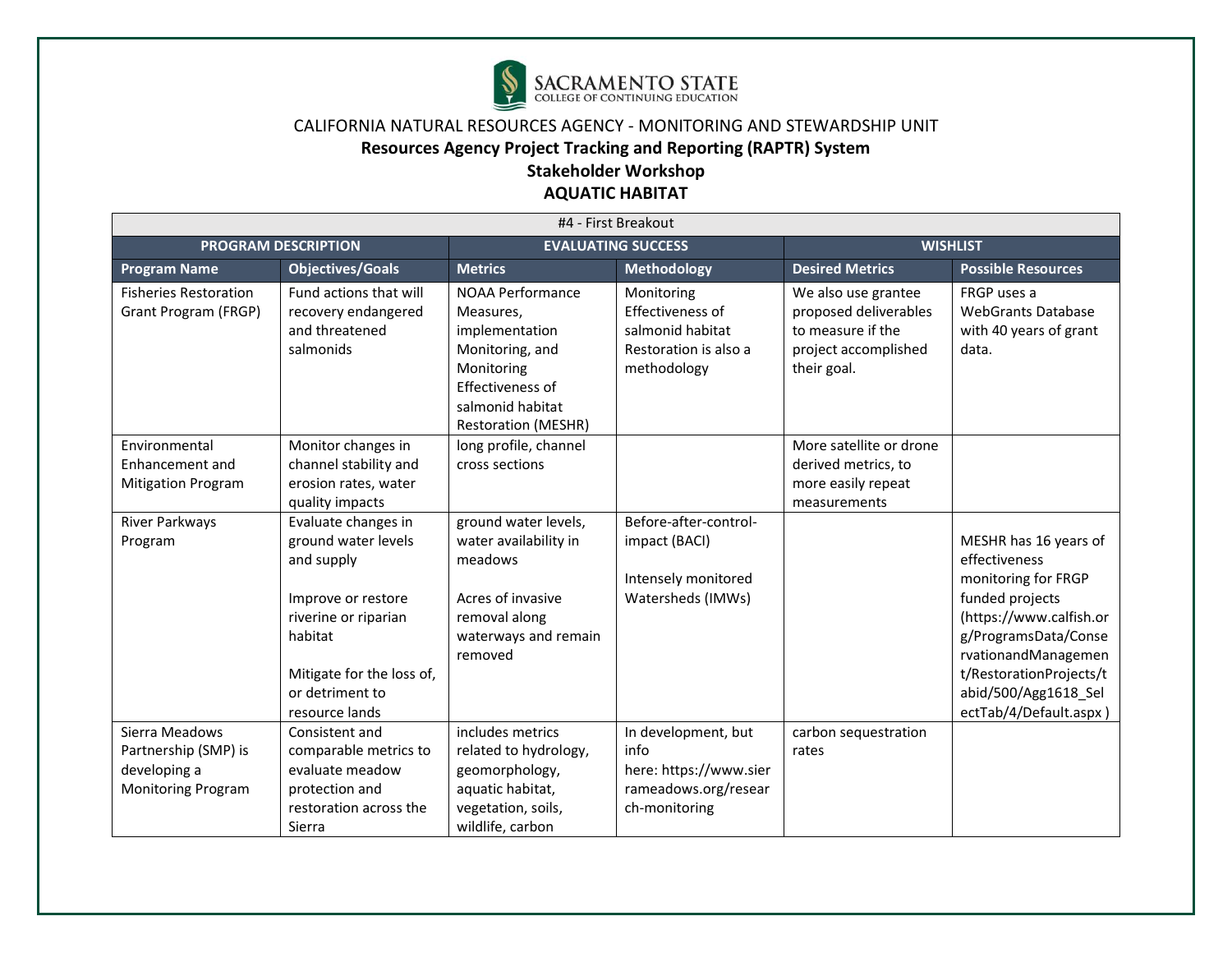

### **Resources Agency Project Tracking and Reporting (RAPTR) System**

# **Stakeholder Workshop**

| #4 - First Breakout                                                                      |                                                                                                                        |                                                                                           |                                                                                                                                                                            |                        |                           |
|------------------------------------------------------------------------------------------|------------------------------------------------------------------------------------------------------------------------|-------------------------------------------------------------------------------------------|----------------------------------------------------------------------------------------------------------------------------------------------------------------------------|------------------------|---------------------------|
| <b>PROGRAM DESCRIPTION</b>                                                               |                                                                                                                        | <b>EVALUATING SUCCESS</b>                                                                 |                                                                                                                                                                            | <b>WISHLIST</b>        |                           |
| <b>Program Name</b>                                                                      | <b>Objectives/Goals</b>                                                                                                | <b>Metrics</b>                                                                            | <b>Methodology</b>                                                                                                                                                         | <b>Desired Metrics</b> | <b>Possible Resources</b> |
| <b>WCB Climate</b><br>Adaptation and<br>Resilience Program                               | Fund projects that<br>provide climate<br>adaptation and<br>resilience on<br>California's natural and<br>working lands  | Increases in habitat<br>complexity and<br>biodiversity in the face<br>of climate impacts. | Habitat<br>characteristics/conditio<br>ns outlined in the<br>project's monitoring<br>plans. (there is no<br>specific habitat type<br>targeted by this<br>funding program). |                        |                           |
| Parks Natural<br><b>Resources Statewide</b><br>Programs                                  | Fund projects that<br>restore natural<br>processes/protect<br>existing resources                                       | Limited generally<br>completion of project<br>as scoped                                   | Not centralized, Varies<br>by district                                                                                                                                     |                        |                           |
| WCB grant funding<br>programs (there are<br>between 15-16 funding<br>programs under WCB) | Simple implementation<br>metrics might be<br>easiest to start with,<br>such as miles or acres<br>protected or restored |                                                                                           |                                                                                                                                                                            |                        |                           |
| <b>FRGP</b>                                                                              | <b>FRGP Funds California</b><br>Monitoring Plan (CMP)<br>to monitor salmonid<br>population trends                      |                                                                                           |                                                                                                                                                                            |                        |                           |
| Lake Tahoe<br>Environmental<br><b>Improvement Program</b><br>(EIP)                       |                                                                                                                        |                                                                                           |                                                                                                                                                                            |                        |                           |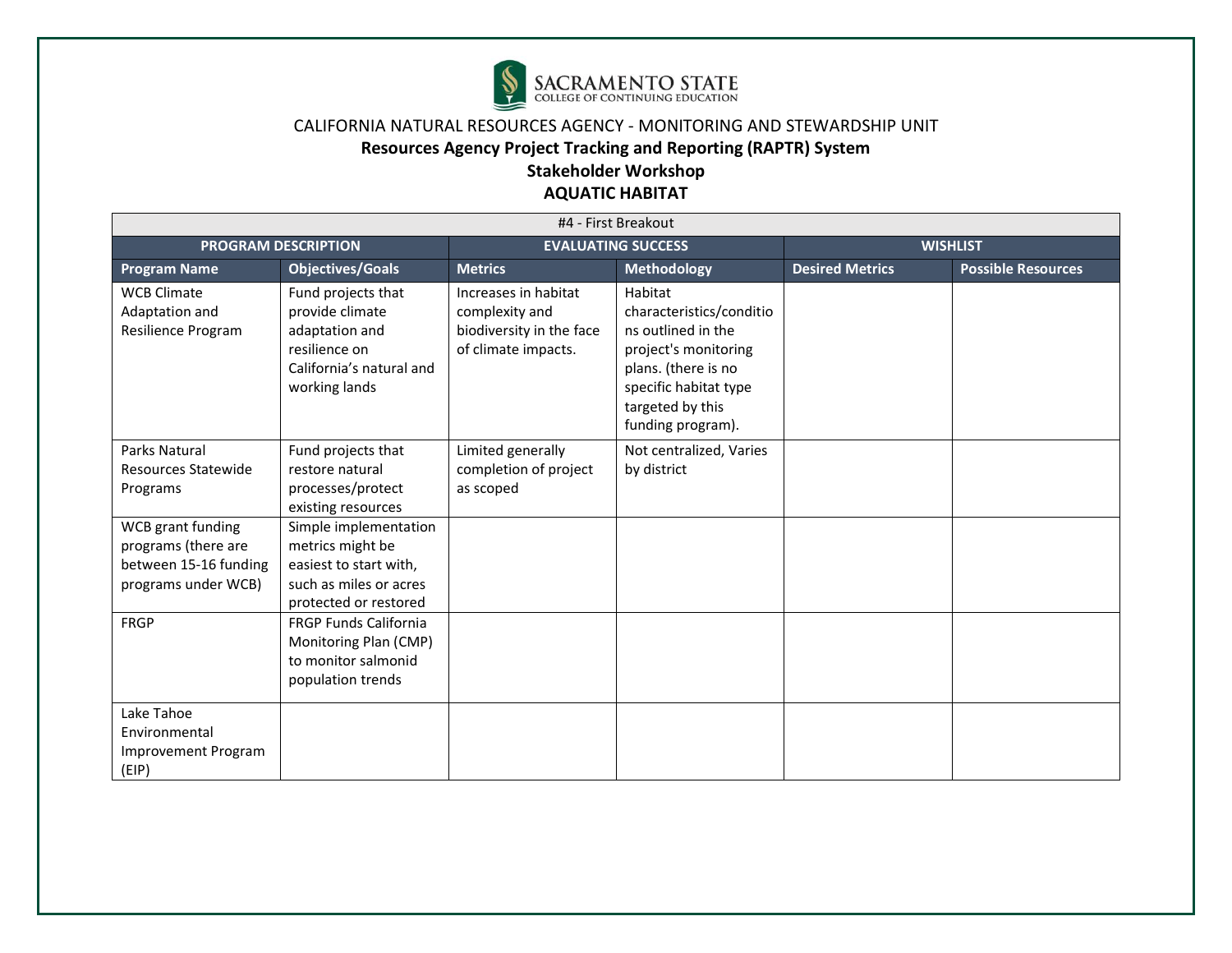

# Appendix 2. Breakout Outcomes: The RAPTR System and its Functionality

### *Group 1*

RAPTR Benefits

- Improved coordination between agencies; opportunity to develop common metrics; opportunity to identify opportunities for coordinated long term monitoring - increased efficiency of scale; opportunity to share lessons learned and adaptively manage monitoring and restoration practices.
- Improved consistency of data collected collaboration and access to data
- Common data standards for restoration performance, mapping, quality, etc.
- Intermediate targets or milestones every 5 years to assess how the system is doing and adaptively manage

### RAPTR Challenges

- Incorporating climate resilience into project selection. Identifying a standard ecosystem classification; Identifying a list of standard project activity classifications applicable to all programs (see EcoAtlas Project Tracker); Creating a product that allows sufficient flexibility for programs with a wide range of objectives; project data storage & access; identifying common metrics; program compliance with data entry; QA/QC
- Making a user-friendly platform
- Public facing website should be accessible and easy to use for public while also providing enough data, methods, graphs, for technical people
- Coordinating across so many agencies
- Multiple existing/incompatible tools
- Making data available and comparable across programs
- Consistent and Reliable funding for ongoing system maintenance (not just for system creation)
- make sure RAPTR continues to evolve with the programs it serves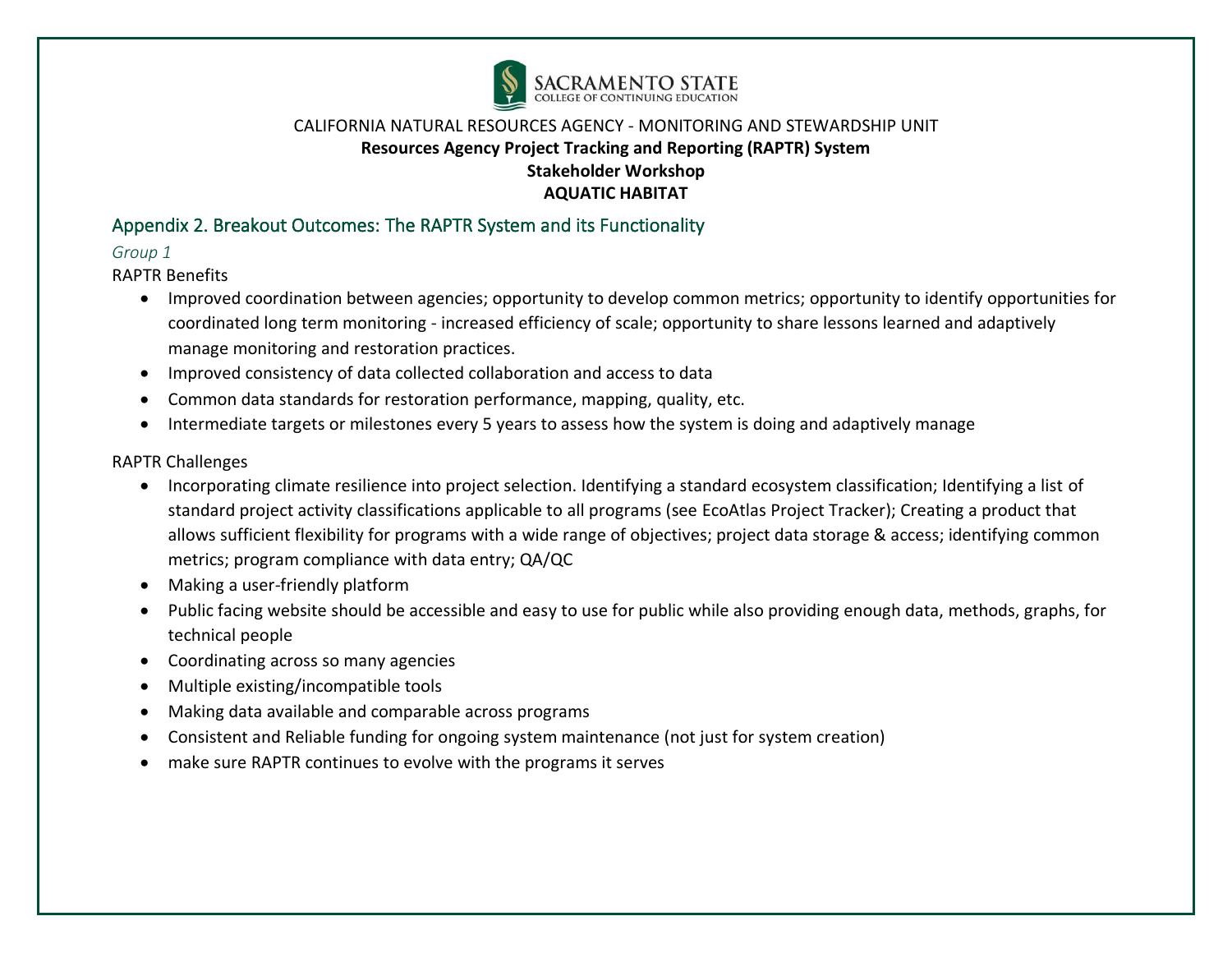

Overcoming Challenges

- Coordination with existing efforts like California Wetland Monitoring Workgroup and EcoAtlas Project Tracker. Link grant programs with existing long-term data collection programs, especially fish and wildlife. Incorporate a communication & collaboration tool. Start with a core set of required monitoring such as photo points, and CRAM where appropriate.
- Incorporate existing programs when possible and make new compatible. Use what was successful about other programs
- Highly recommend getting independent reviewers from academia to provide feedback
- Don't reinvent the wheel use existing tools and standards wherever possible, even if it means letting go of some of the agencies wish list (i.e., data integration is likely more valuable than tier II priorities.
- Hiring more scientist to analyze and synthesize data to see what they mean, not just collect data. A lot of data is stored in derelict places. Methods should be recorded, accessible, and reproducible.

#### *Group 2*

RAPTR Benefits

- #1 RAPTR could develop a mobile app that would allow for remote access to system
- Develop efficiencies by collaborating with other offices to fund projects
- Standardize wetland assessment across state agencies
- Grantee performance, especially between departments (identify poor performers and minimize opportunities for funding multiple times.)
- review
- Rolling up similar benefits across departments so the "State" can see how it is doing overall.
- What is the program's progress to meeting the goals identified in the legislation?
- Enhanced bond fund monitoring
- Will RAPTR be tracking the invoices or payments data?

RAPTR Challenges

• Potential overlap with other grant tracking systems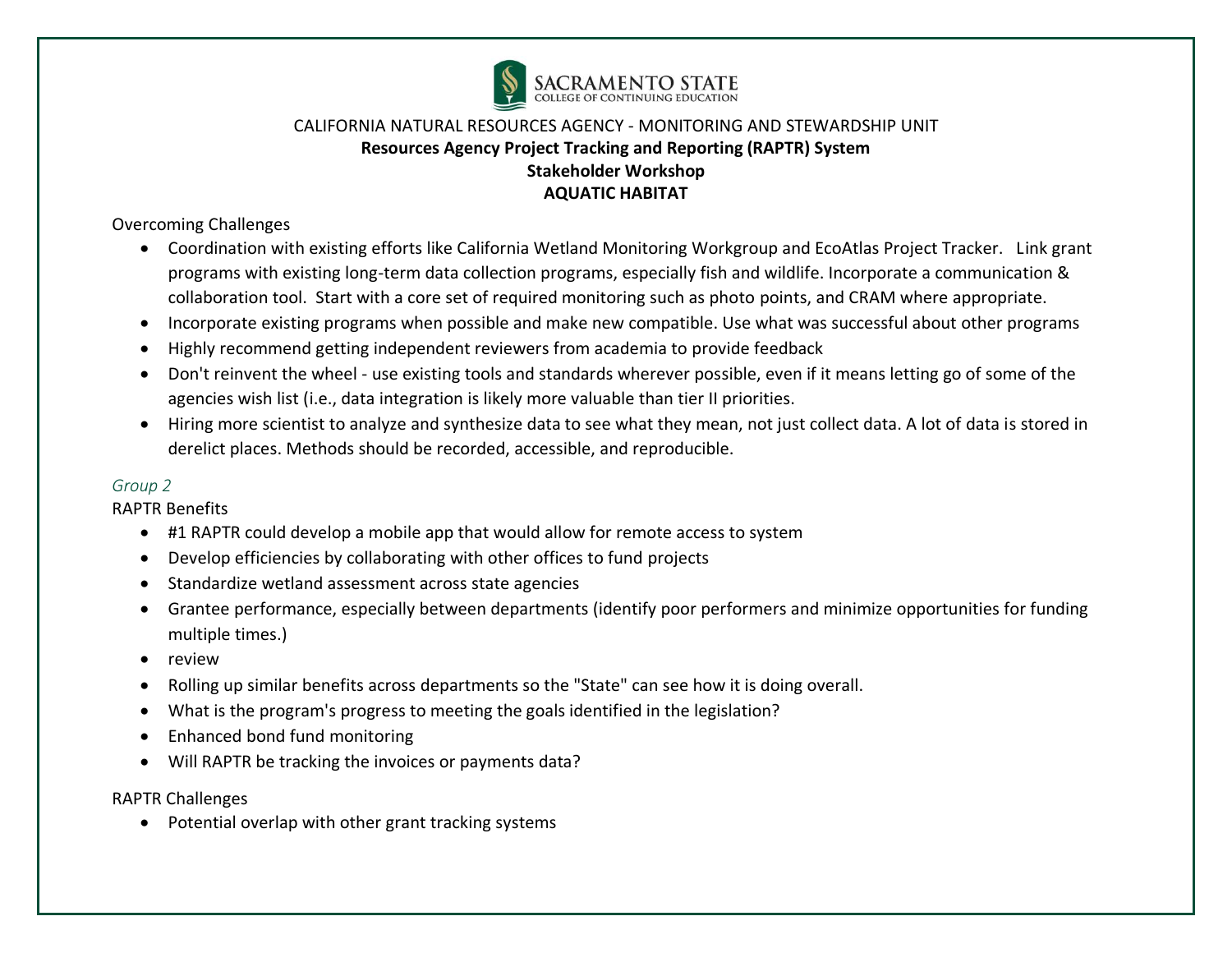

- #1 choosing metrics that are easy information to gather
- Choosing Metrics That Grantees Can Gather Easily.
- Learning A New System; And Cultural Shifts to Work Together With Other Offices.
- Fits Well with Remote Working; Easy Access To Information From Any Location
- Overburdening Agency Staff with New Project Requirements I.E. New Monitoring Methods And/Or Inputting Data into RAPTR System
- Less momentum or abandonment of other tracking tools (e.g. EcoAtlas) if RAPTR is required
- The goals of the state change over time and often change before a program has distributed all the money for one legislation. In the meantime, the legislature is setting new goals and expecting existing programs to address these new goals.
- Resistance to using electronic systems. Programs have their own way of accepting and reviewing applications and are resistant to change.
- Programs enter their grant application scores into spreadsheets that are program and solicitation specific. They view entering scores into an online system as redundant.
- Integration with ABCRS, potential for duplicative work, compatibility with existing reports and processes
- Based on the track record in my Department, unless you mandate that an online system be used, it will not be used by all programs.

Overcoming Challenges

- #1 develop TACs or working groups to determine some standard metrics within groups of projects or project areas.
- Opportunity for collaborative effort to develop scientific metrics to evaluate performance with Subject Matter Experts (SMEs).
- MSU has been doing a good job using existing forums and SMEs to message and keep departments informed. I encourage you to continue that effort as part of your change management
- Opportunity to build on existing frameworks/ methods
- Additional funding to support staff on regional tracking/ monitoring including RAPTR?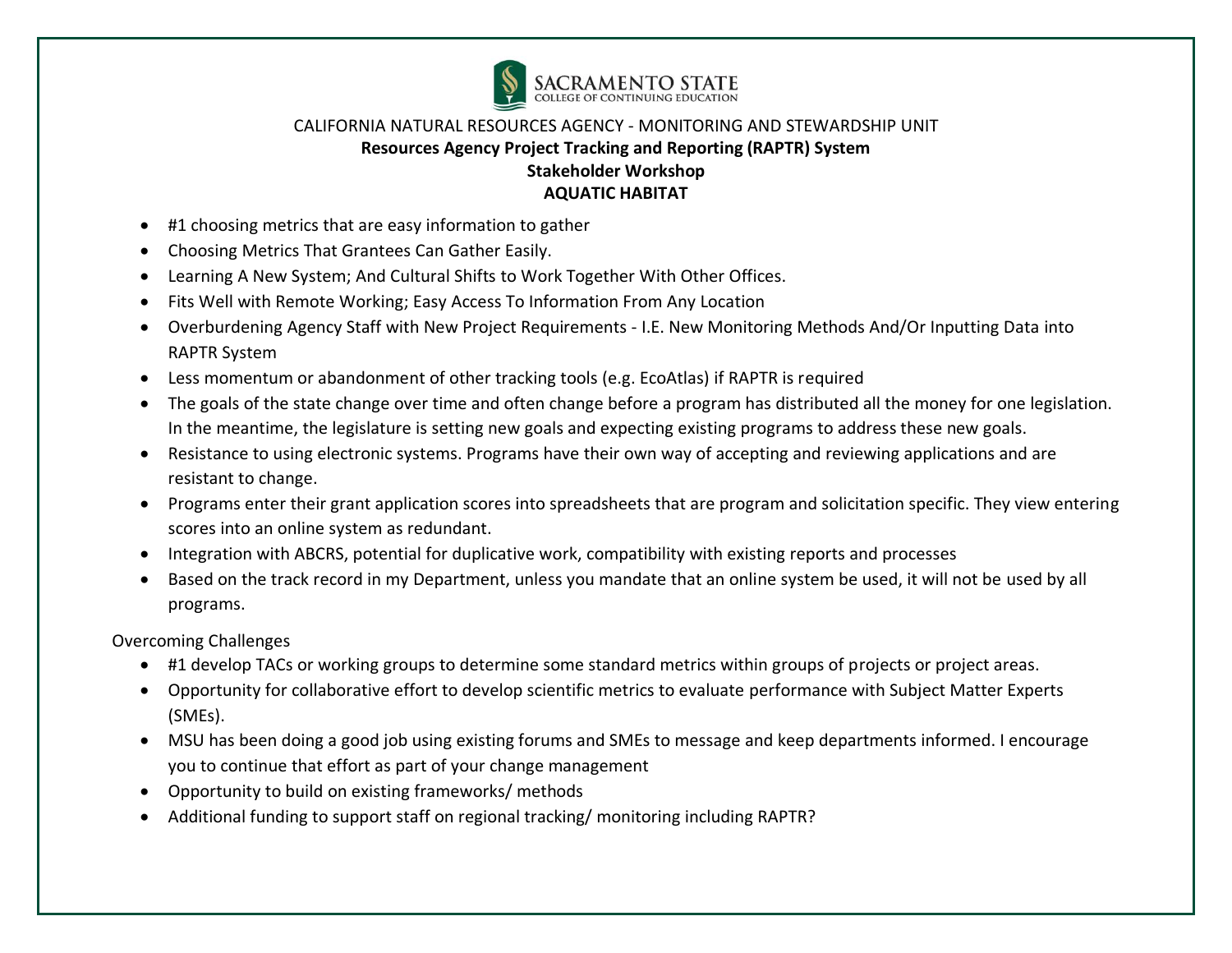

- There is time to message the benefits Departments will get by using RAPTR. If we can focus on how RAPTR will make their work easier (like reporting for drills). E.g. Programs that use RAPTR, didn't have to respond to the drill, but Programs that aren't had to respond.
- Is there a need for a State monitoring program that would monitor a subset of grants for each proposition? (Grantees monitor and State monitors too)
- Collaborative effort with ABCRS programming team, friendly API(s), streamlining data across systems (e.g., ABCRS, FI\$Cal, RAPTR).

#### *Group 3*

RAPTR Benefits

- Availability of data sets and monitoring reports standardized reporting on financial and ecological outcomes of projects
- Assist programs with recurring program reporting to depts., agency, DOF, and the legislature.
- Create the opportunity for programs to tag projects according to their reporting areas for statewide (water resilience portfolio) and department (DWR strategic plan) reporting areas to aid programs in our multiple reporting obligations.
- Improve communication, set common standards, collaboration improvement.
- Flexibility to add information at different times.

RAPTR Challenges

- Which 'authoritative' data sets to use?/ how to tell whether regulatory agencies "approve' use of the tools crosswalk among different data sets that are unique to different programs
- How to ensure regular updating by programs
- Provide flexibility to allow for changes to project level information in the system after its initial project ID entry.
- How to align indicators.
- Framing high/mid-level metrics
- Buy-in to provide data
- The more people that participate, the harder to standardize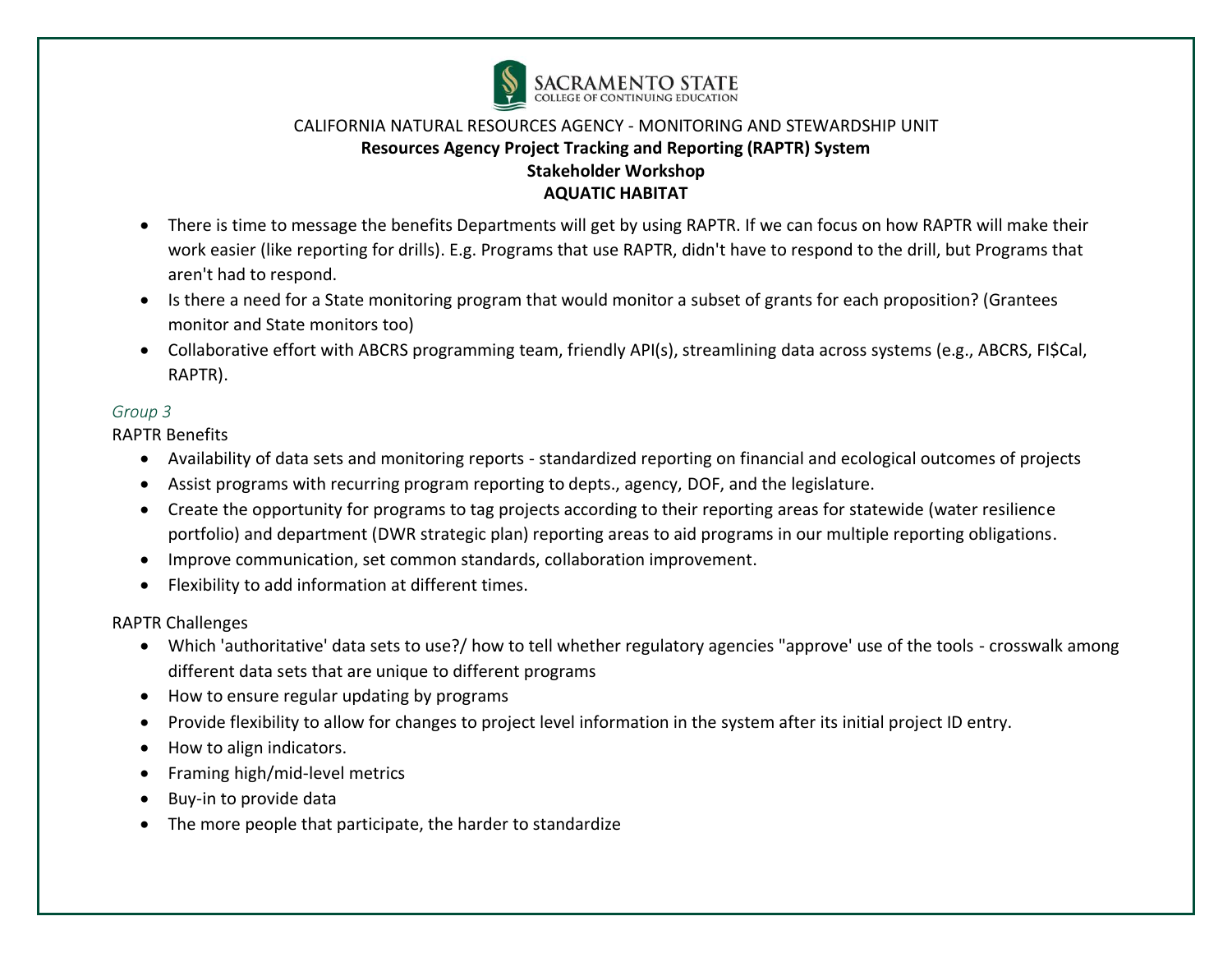

• Understanding/What to measure and use as an indicator to track ecosystem services - biological benefits (consider ocean elements)

Overcoming Challenges

- Link regional monitoring programs with funding to Programs that cannot provide substantial or long-term monitoring funding for projects.
- Allow for multiple project types/purposes to be tagged to entries, since many of our multi-benefit project purposes are lost in the mix when we report to internal DWR templates that don't provide flexibility for more than one or two target benefits.
- Allow multiple levels of metrics to be tracked to better align project types, benefits, depending on the reporting sought. For instance, managed freshwater marsh, intertidal marsh, and seasonal wetlands are all different types of wetlands; however, if the system allows for these to be accumulated by each sub0type, it gives users the flexibility to use the reporting outputs for multiple uses. I suspect you've already thought of this!
- Discussions in biodiversity council (under Dep. Sec. Norris)
- Coordinate with SGC and other agencies focused on development (land use)
- Clear standards and language
- Need to understand other efforts. Coordinate as an agency/ keep track of as a whole.
- Develop first version, keep incorporating input, sharing it.
- Transparent process about selecting indicators
- Need to identify the gaps to know where to focus going forward

### *Group 4*

RAPTR Benefits

- It could be used to develop heat maps for any of the data points to identify what, where, and how much of one thing is being funded.
- And compare to need, such as in the fire risk examples Jim showed
- One application platform for applicants. Less confusion for stakeholders.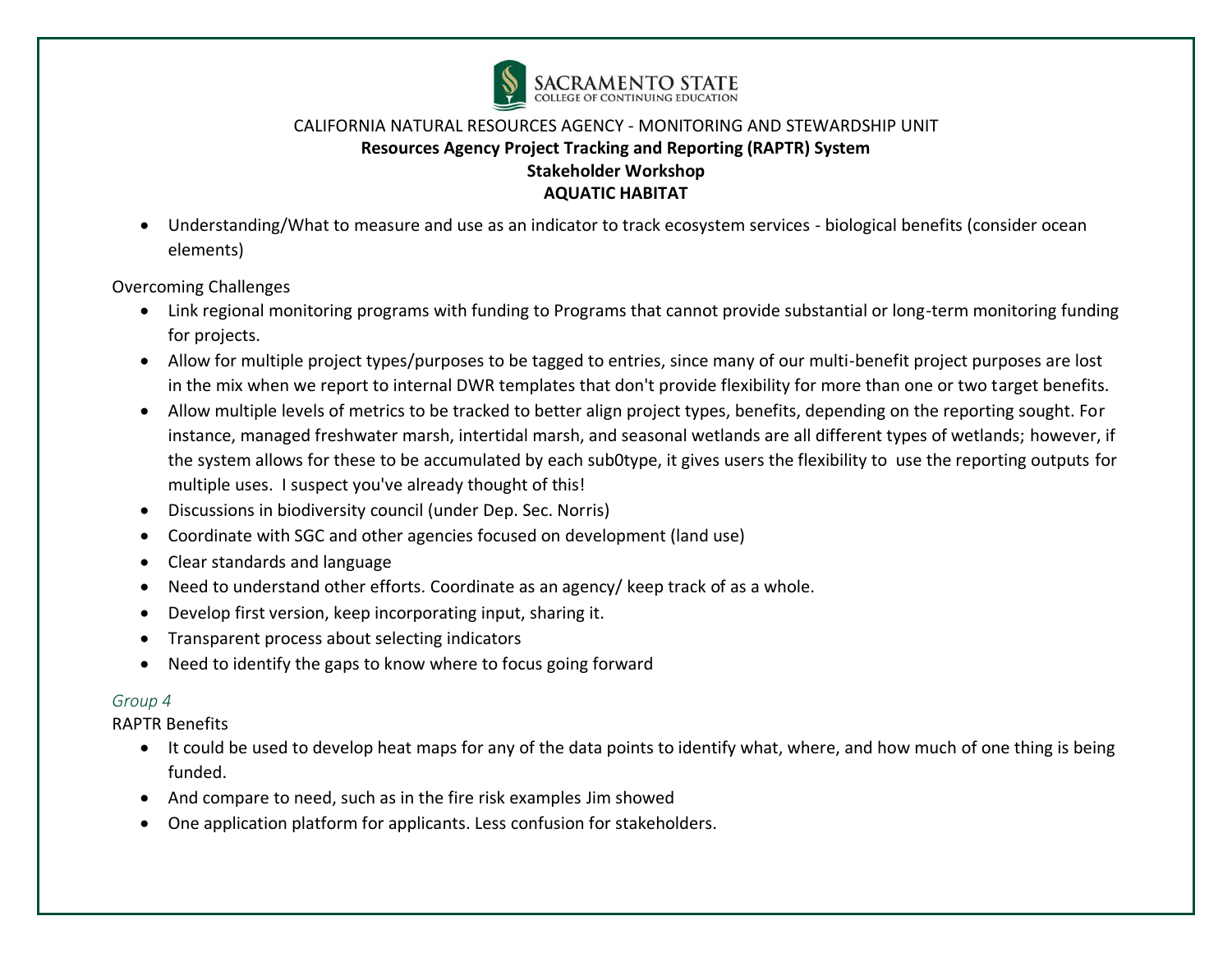

- Potential to aggregate data across programs with overlapping goals/objectives to inform statewide policy
- Track history of projects geo-spatially
- Making data available in central database (communication, collaboration) minimizes doing the same work twice & saves money
- Standardize reporting to help with statewide efforts such as 30 by 30
- Stakeholders would have fewer different platforms to remember/learn for granting
- Consolidate project location and output/outcome data.
- Reference or "target" can be upheld by scientific standard (i.e., If you want this fishery to thrive there needs to be this condition of water quality)
- Quicker assessment of any project activities previously accomplished in a given focus area.
- Ability for anyone to view/query data

RAPTR Challenges

- Buy-in
- Data/applicant confidentiality during the pre-award process
- Communication
- Customer service and tech support will be a needed. WRGB has 4+ people dedicated to such activates for one CDFW Branch.
- Duplication of other efforts!
- Who would conduct QC and how often?
- Technical assistance. CNRA has tech assistance lines for the public however, Agency grant staff will also need assistance.
- User friendly platform
- Resources needed for populating the RAPTR database (compatibility?).
- Accounting for projects partially funded by other sources
- System compatibility
- Accounting for different project phases